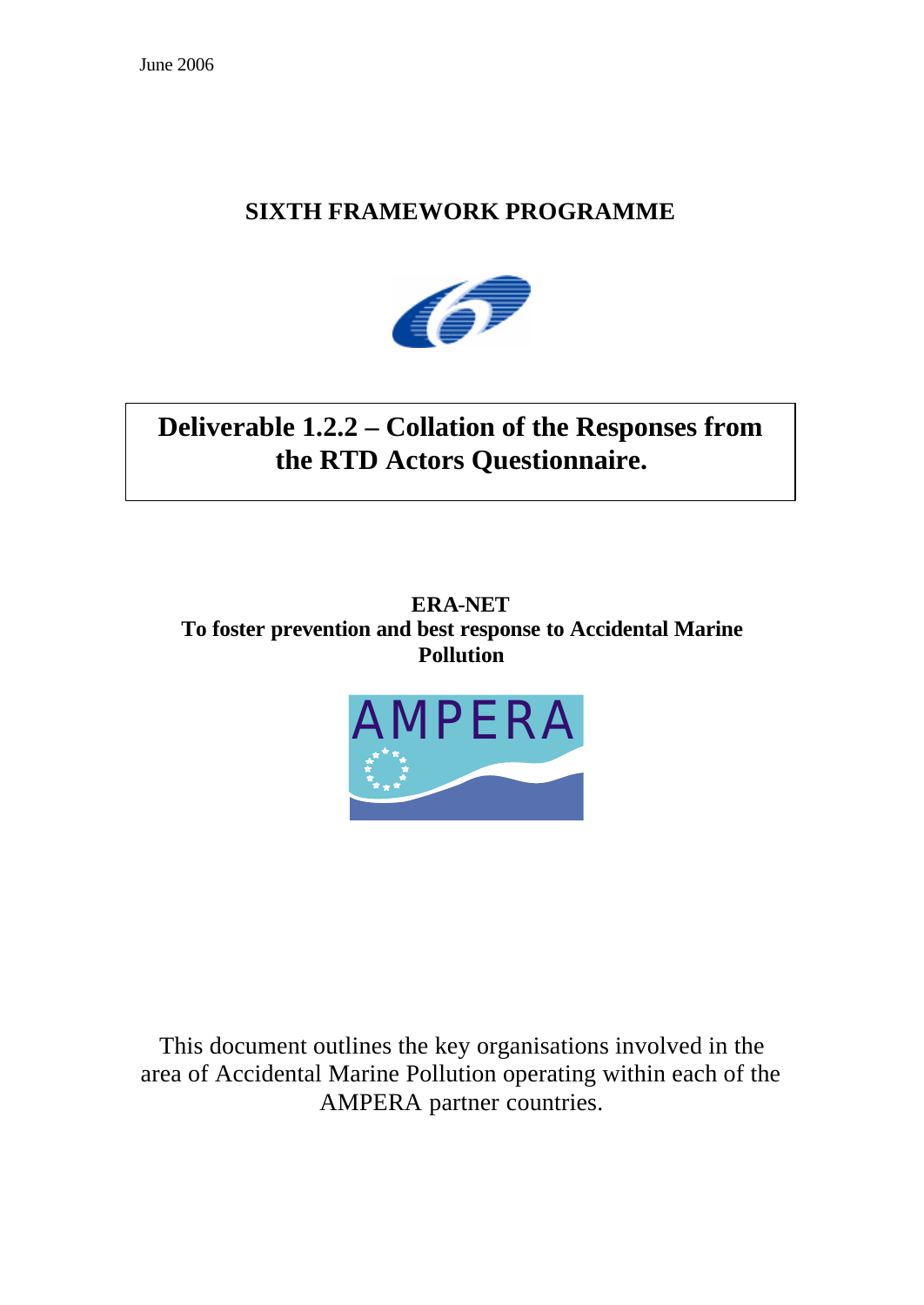

# Contents.

# **Belgium**

- 1. Management Unit of the Mathematical Model of the North Sea (MUMM).
- 2. Federal Public Service (FPS) Health, Food chain safety and Environment (FPS Environment).
- 3. The Sea Fisheries Department.
- 4. Ministry of the Flemish community Institute of nature and forest research.
- 5. Department of Veterinary Pathology, University of Liège (ULg).
- 6. ECOLAS N.V.
- 7. Belgian Federal Science Policy Office (BELSPO)

# **Estonia**

- 1. Ministry of Environment.
- 2. Estonian Boarder Guard.
- 3. Marine System Institute, Tallinn University of Technology.

# **France**

- 1. Centre of Documentation, Research and Experimentation on Accidental Water Pollution (Cedre).
- 2. French Research Institute for the Exploitation of the Sea (IFREMER).
- 3. National Institute for Industrial Environment and Risks (INERIS).
- 4. French Petroleum Institute (IFP).
- 5. MeteoFrance.
- 6. University of Brittany Occidental (UBO).
- 7. LeFloch Depollution.
- 8. ANR-Precodd
- 9. Ministry of ecology and sustainable development

# **Ireland**

- 1. Irish Coast Guard (Department of Transport).
- 2. Marine Institute.
- 3. Environmental Protection Agency (EPA).
- 4. Department of Environment and Local Government (DEHLG).
- 5. National Parks and Wildlife Service (NPWS).
- 6. Department of Communications, Marine & Natural Resources (DCMNR).
- 7. Department of Transport.

# **Norway**

- 1. The Research Council of Norway.
- 2. Norwegian Coastal Administration (NCA).
- 3. Norwegian Coastguard.
- 4. Norwegian Pollution Control Authority (SFT).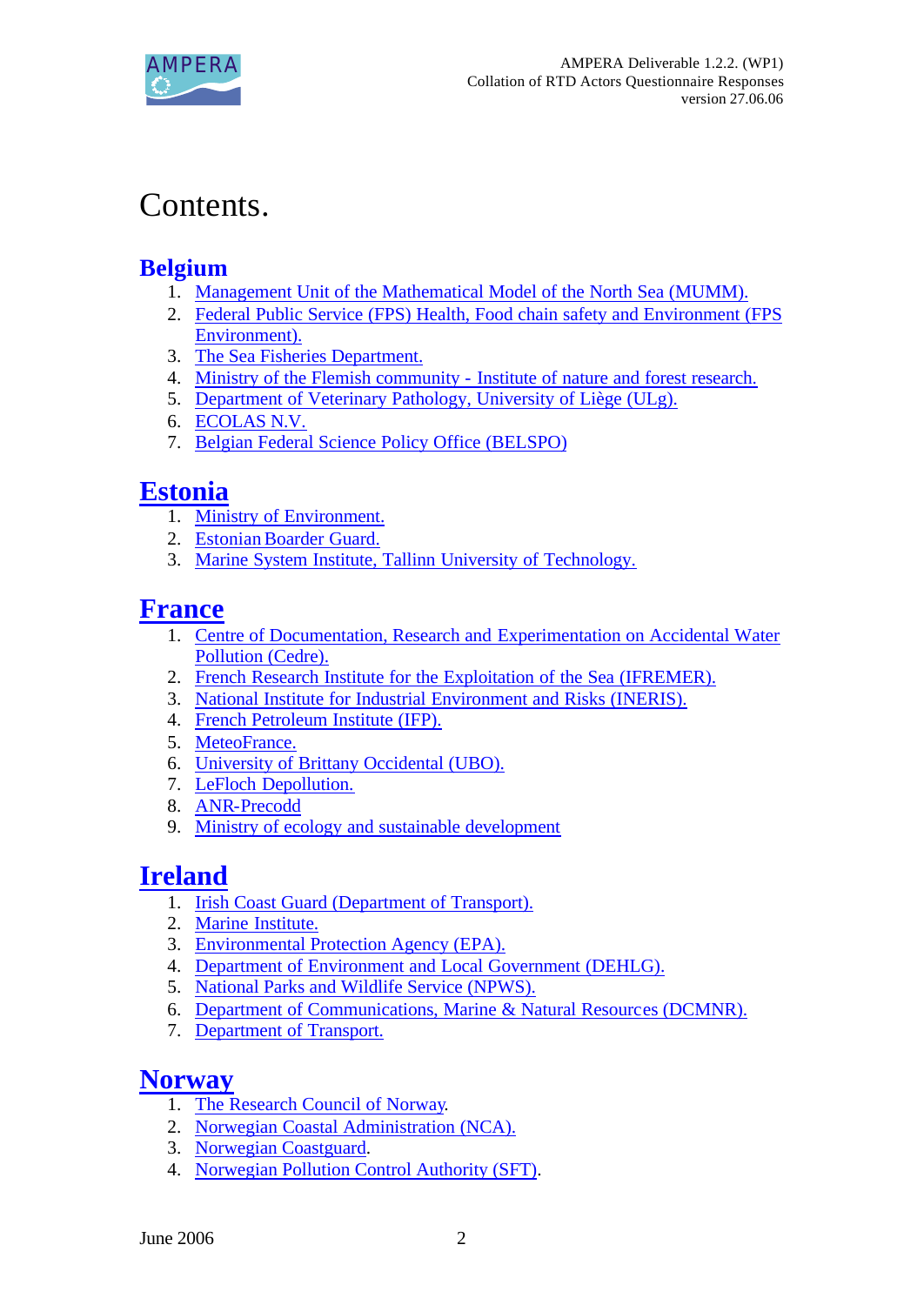

- 5. NPD (Norwegian Petroleum Directorate).
- 6. Det Norske Veritas (DNV).

# **Portugal**

- 1. Ministry of National Defence, Navy National Maritime Authority (AMN Autoridade Marítima Nacional).
- 2. Hydrographical Institute (IH Instituto Hidrográfico).
- 3. National Institute for Agriculture and Fishing Research (INIAP– Instituto Nacional de Investigação Agrária e das Pescas).
- 4. Institute for the Environment (IA Instituto do Ambiente).
- 5. National Institute for Water (INAG Instituto da Água).
- 6. Nature Conservation Institute( ICN Instituto de Conservação da Natureza).
- 7. National Council for Ports and Sea Transport (IPTM Instituto Portuário e dos Transportes Marítimos).
- 8. Centre for Environmental and Marine Studies (CESAM Centro de Estudos do Ambiente e do Mar).
- 9. Centre of Marine and Environmental Research (CIMAR Centro de Investigação Marinha e Ambiental).
- 10. Institute of Geophysics Infante D. Luis (IGIDL Instituto Geofísico do Infante D. Luís).
- 11. Institute of Telecommunications (IT Instituto de Telecomunicações).
- 12. Institute of Marine Research (IMAR Instituto do Mar).

# **Spain**

- 1. Ministry of Education and Science (MEC).
- 2. Ministry of the Environment (MMA).
- 3. Ministry of Public Works (Fomento).
- 4. Spanish Oceanographic Institute (IEO).
- 5. Centro Tecnológico del Mar (CETMAR Foundation).
- 6. Fundación Instituto Tecnológico para el Desarrollo de las Industrias Marítimas (INNOVAMAR).
- 7. Centro de Estudios Técnico-Marítimos (CETEMAR).
- 8. Spanish Research Council (CSIC).
- 9. Research Centre for Energy, Environment and Technology (CIEMAT).
- 10. WWF/ADENA.

# **United Kingdom**

- 1. Department for Environment, Food and Rural Affairs (Defra).
- 2. Maritime & Coastguard Agency (MCA).
- 3. The International Tanker Owners Pollution Federation (ITOPF).
- 4. Oil Spill Response Limited (OSRL).
- 5. English Nature (changing to Natural England during 2006).
- 6. Joint Nature Conservation Committee (JNCC).
- 7. The Centre for Environment Fisheries and Aquaculture Science (Cefas).
- 8. Environment Agency.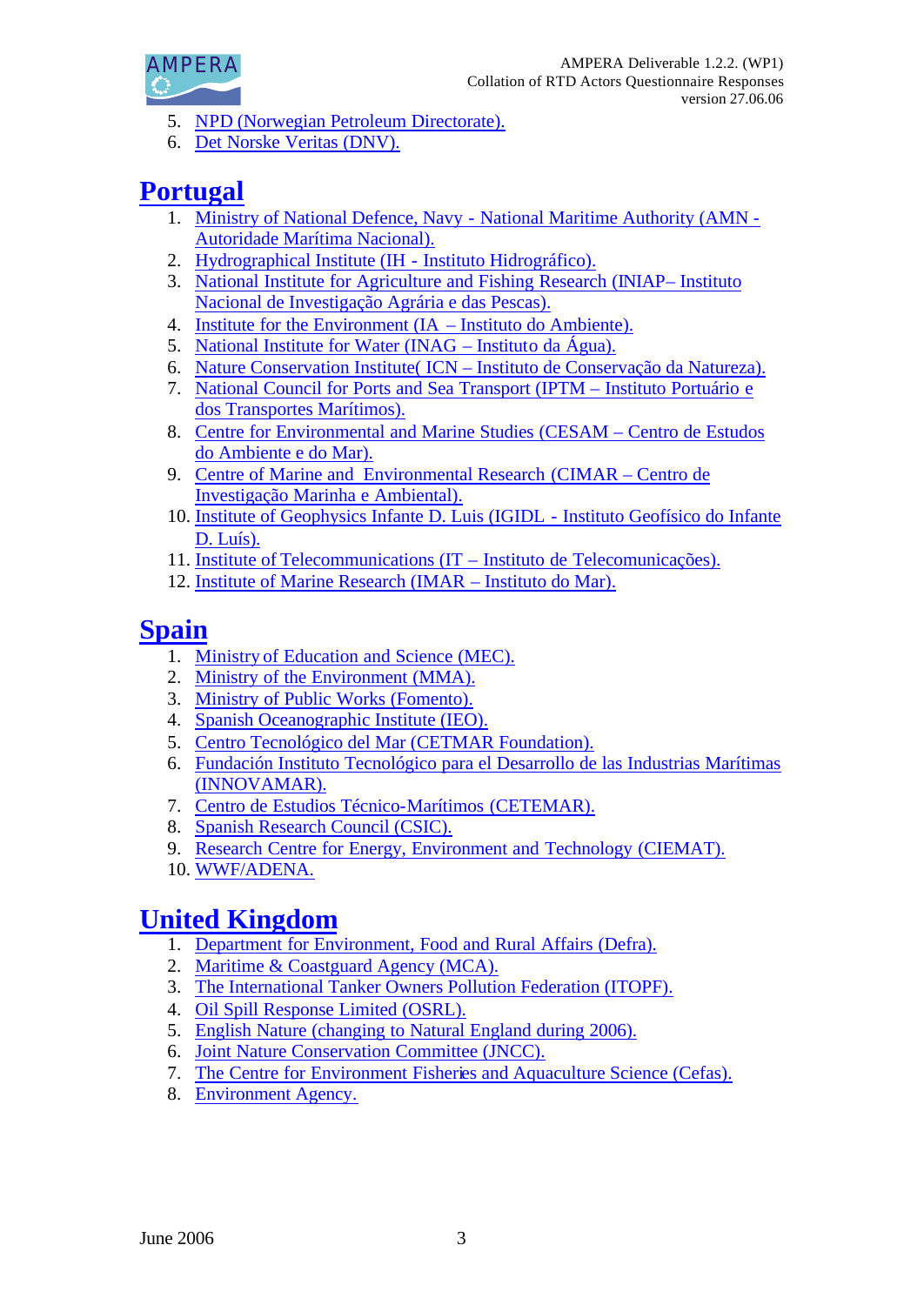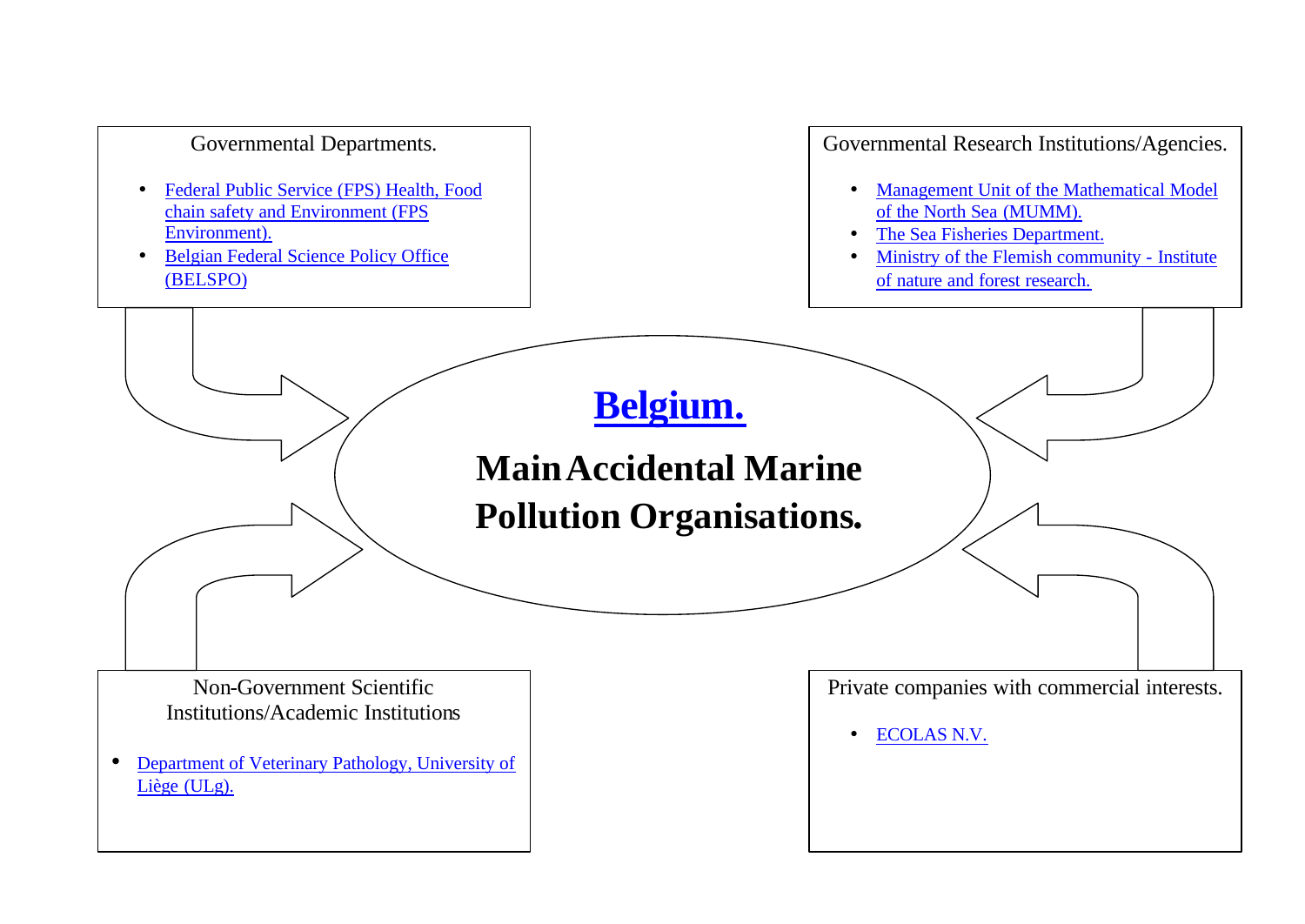

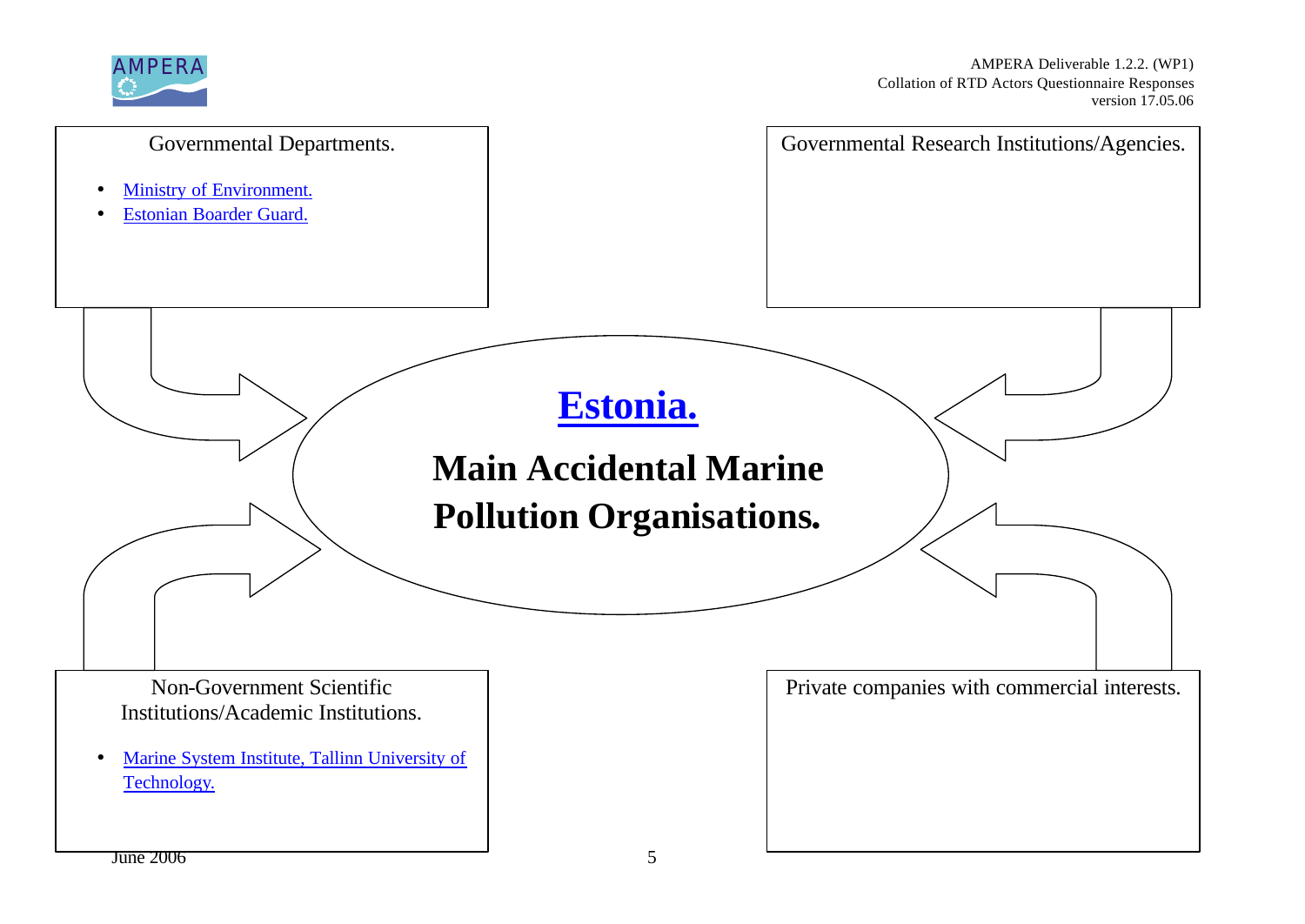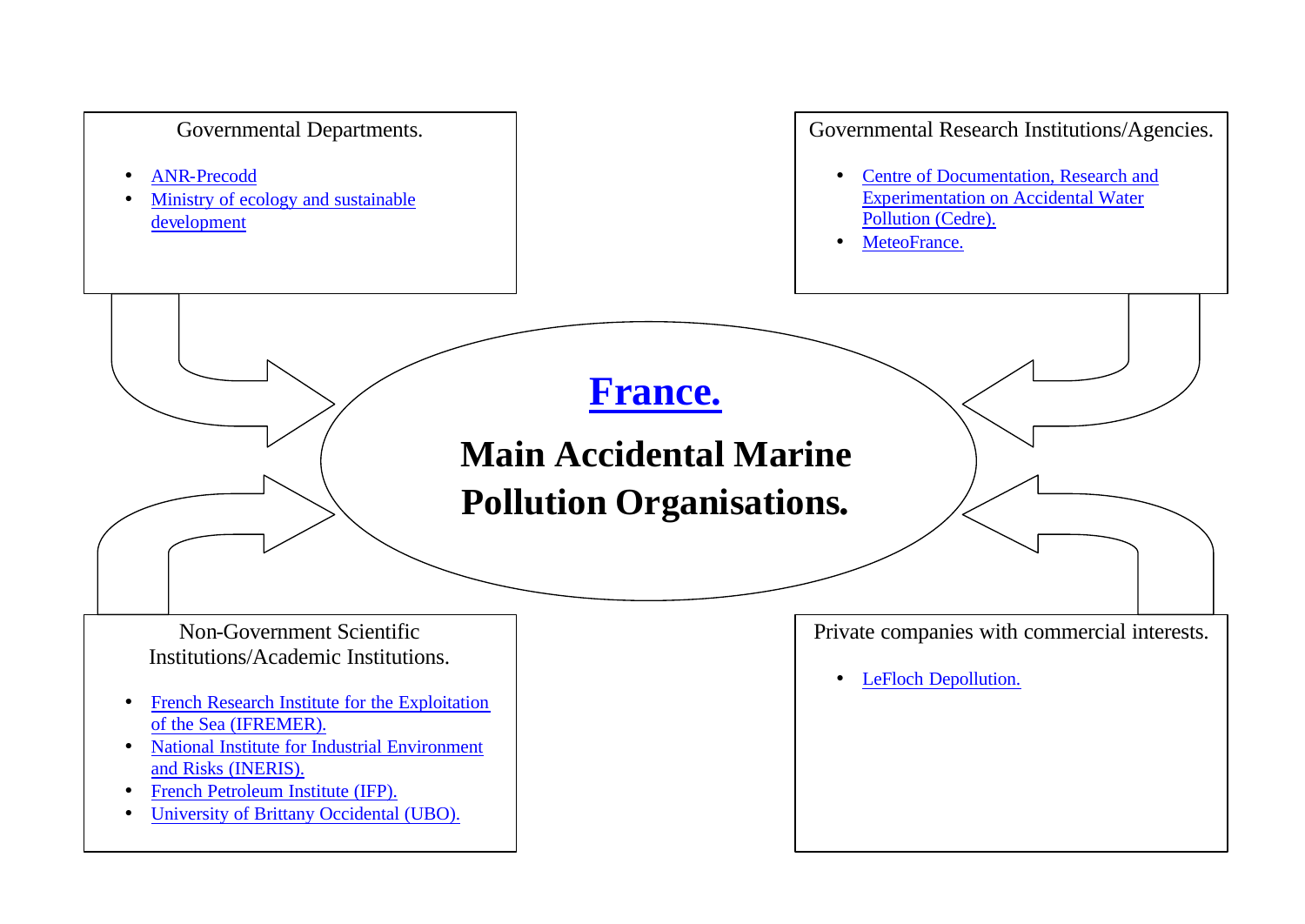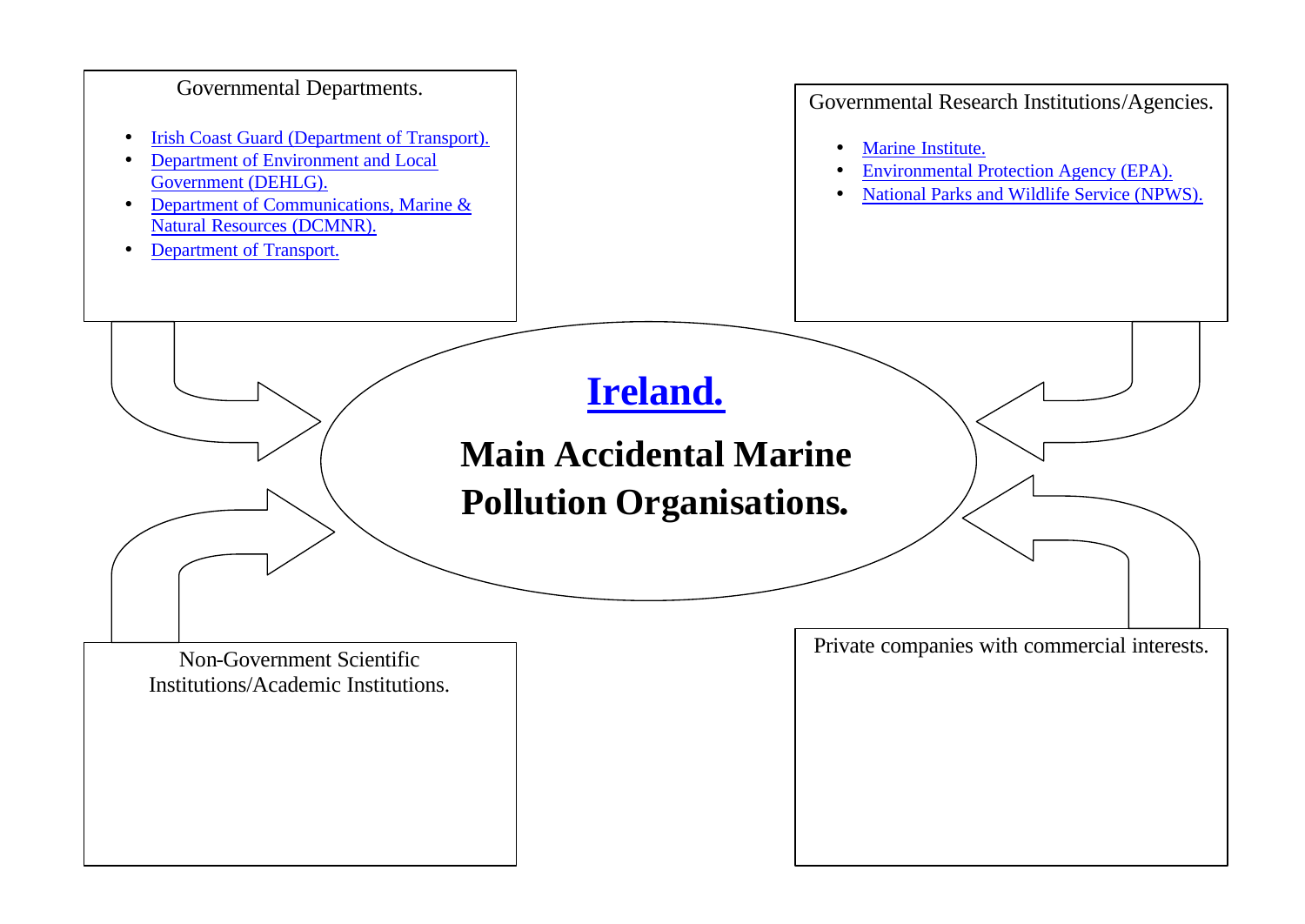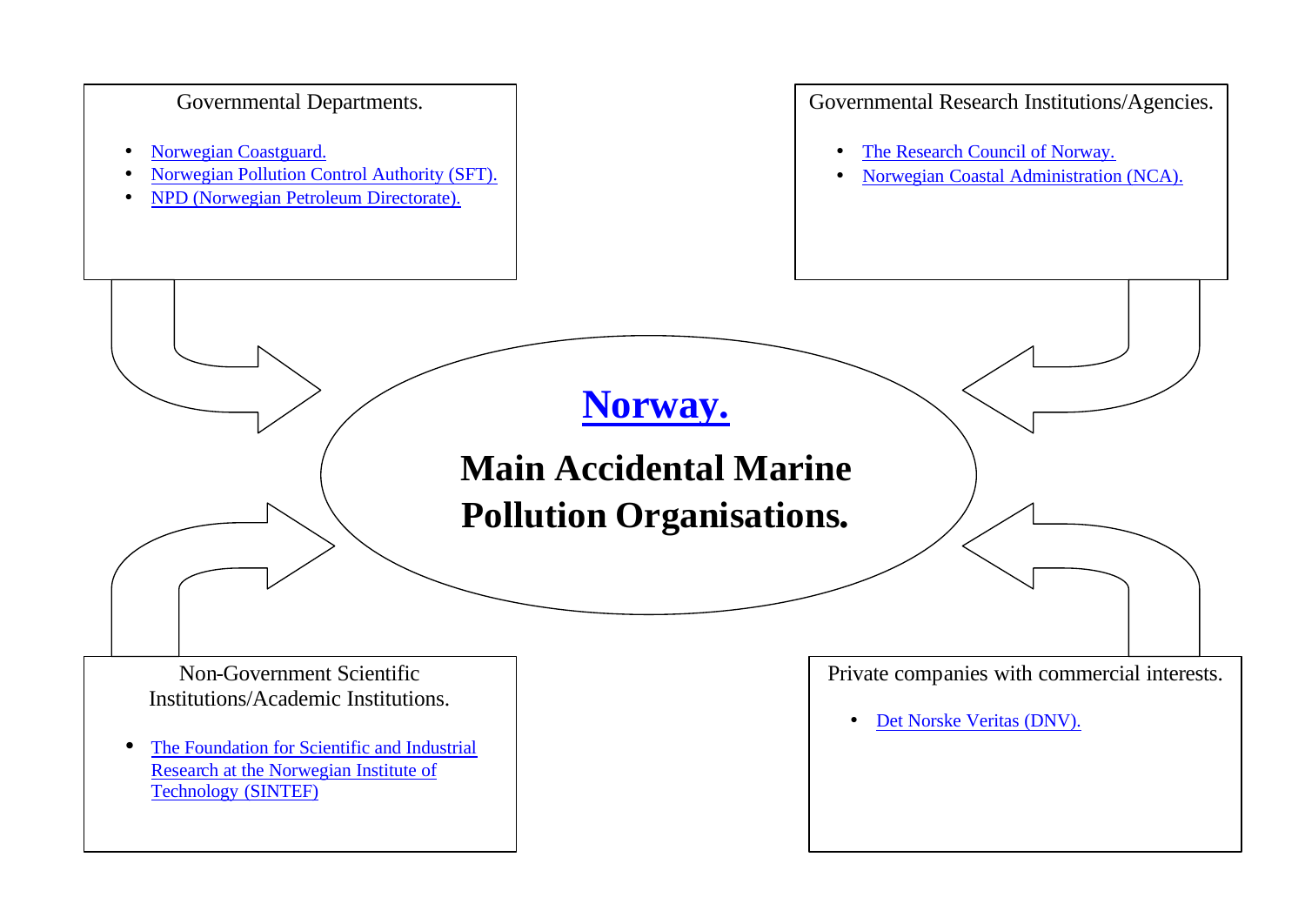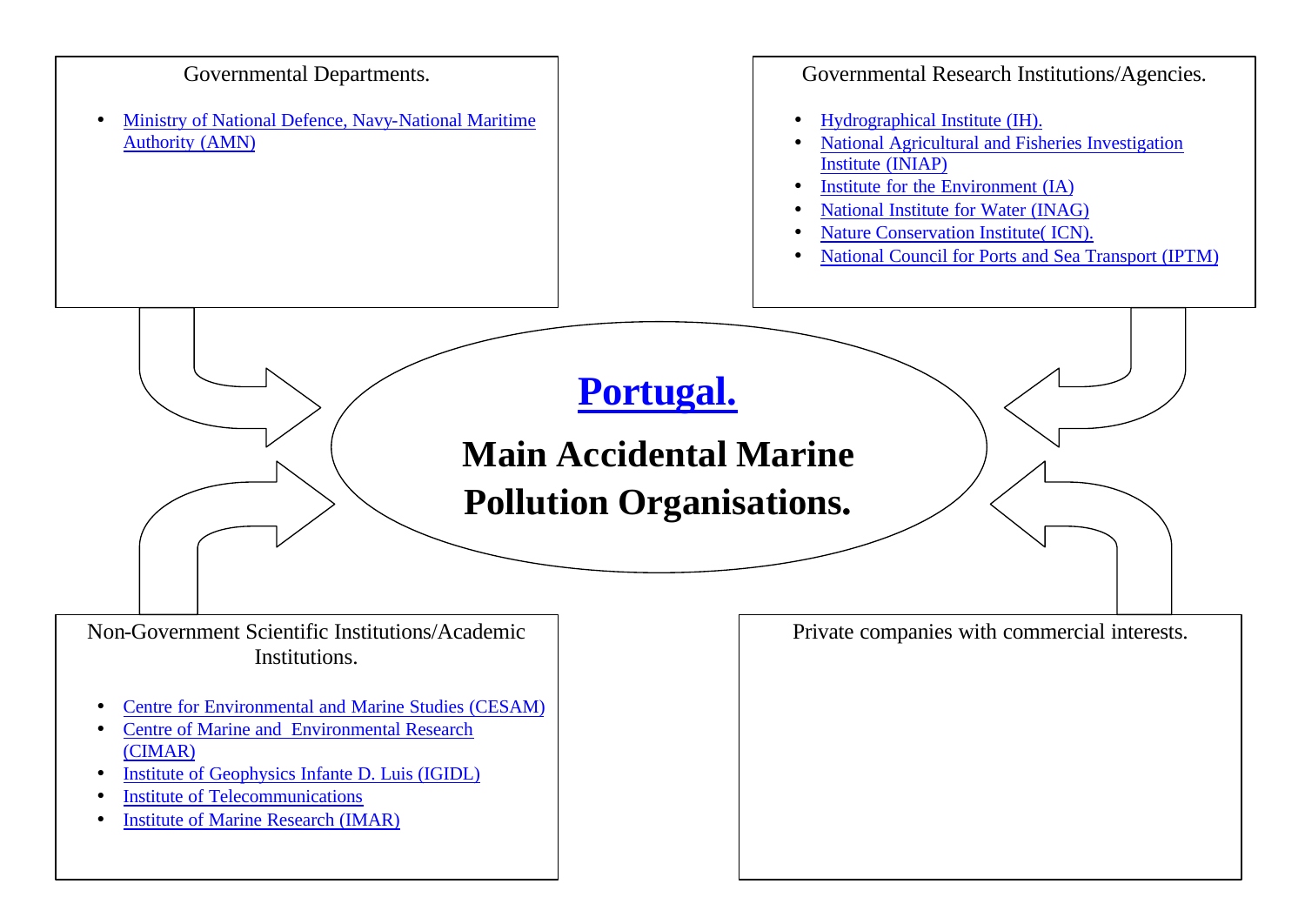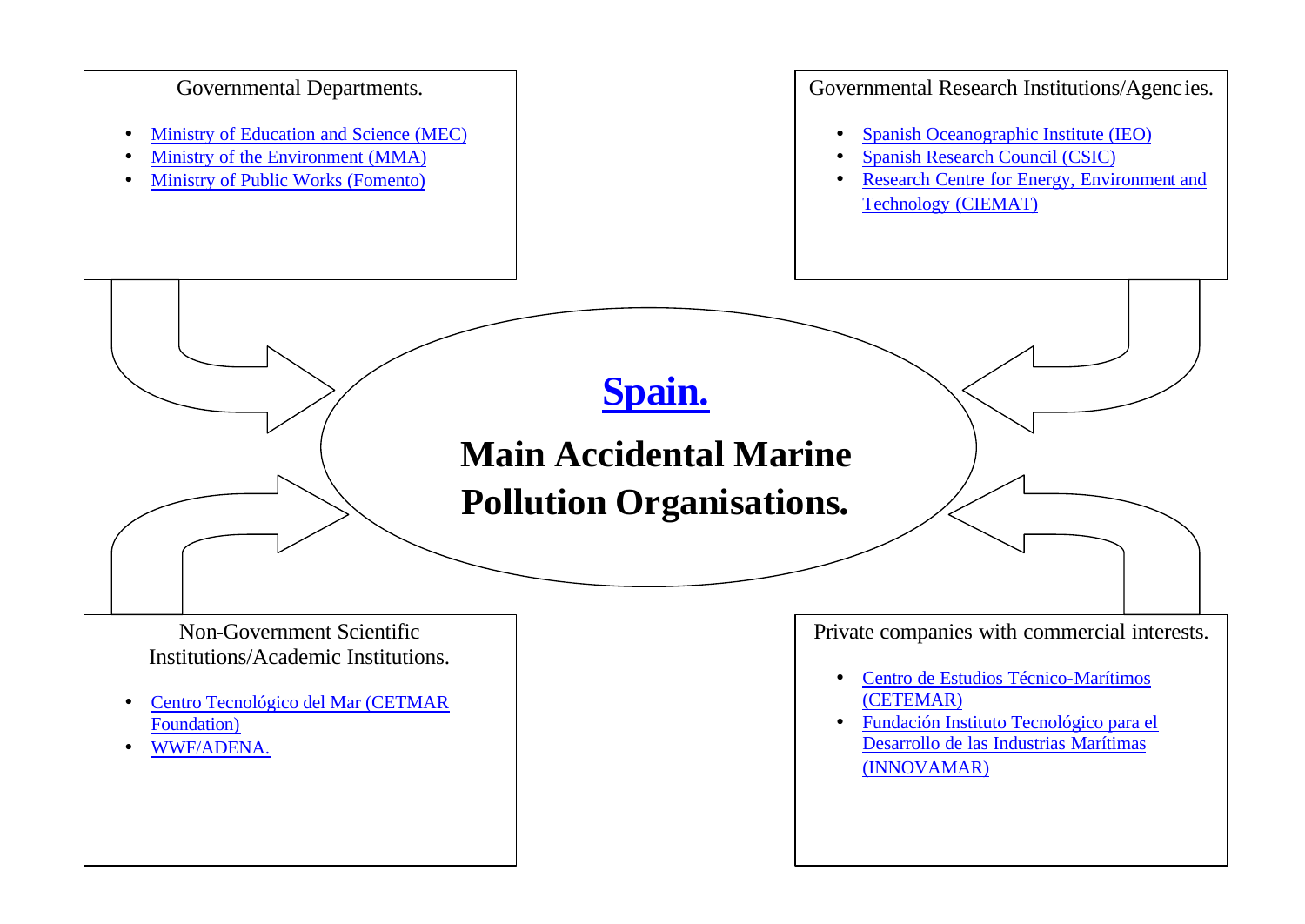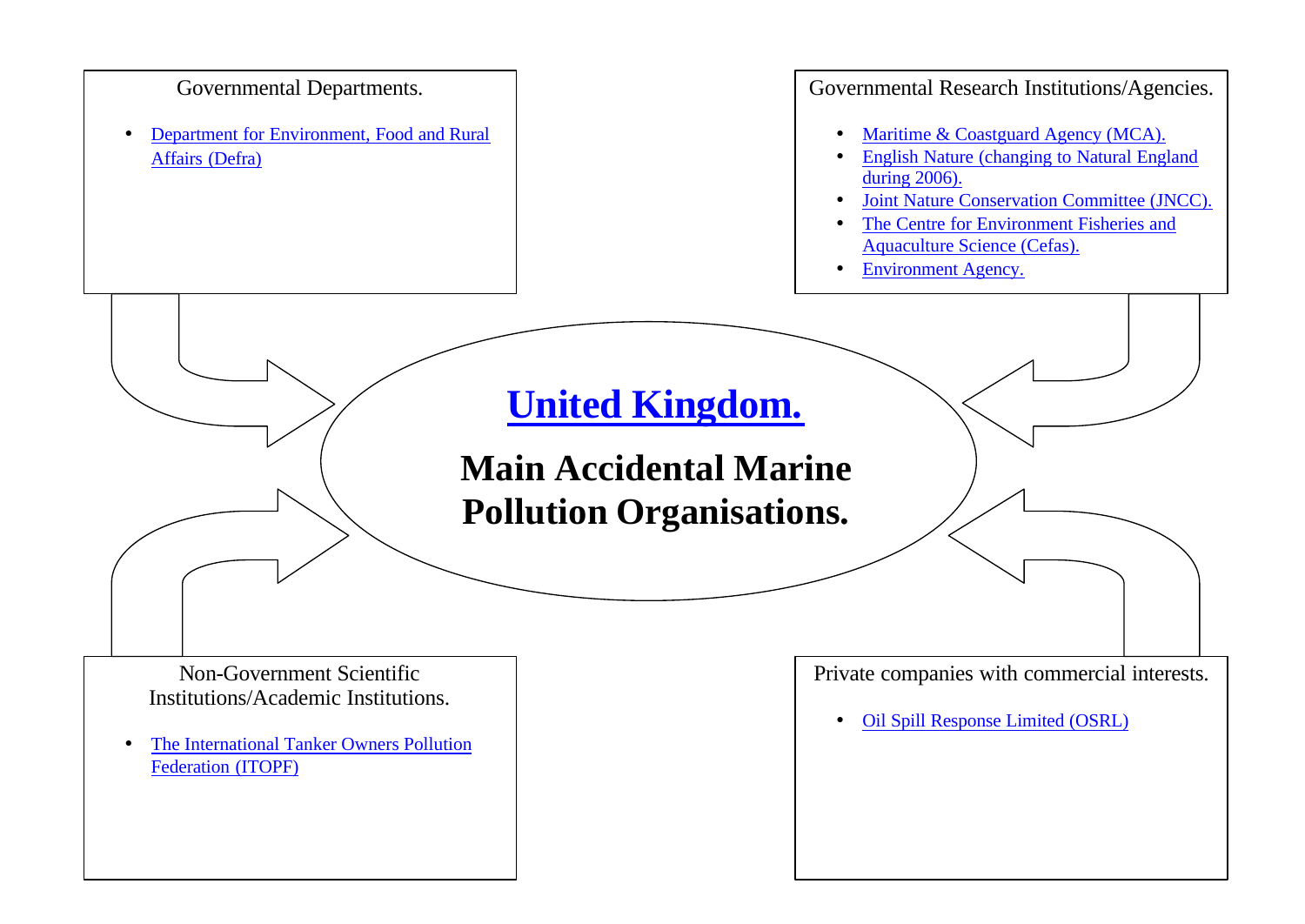

# **Main RTD actors since 2000 – Belgium.**

# **1. Management Unit of the Mathematical Model of the North Sea (MUMM).**

MUMM, is a department of the Royal Belgian Institute of Natural Sciences (RBINS), a federal scientific establishment that comes under the Belgian Science Policy.

MUMM/RBINS combines two roles relating to Accidental Marine Pollution, one as an expert scientific institution and a second as a policy support organisation. Because of this 'double position', MUMM/RBINS has also funded Accidental Marine Pollution related R&D, monitoring of oiled seabird strandings (INBO), and the autopsy of beached seabirds and marine mammals (ULG).

Besides research MUMM performs some tasks for the Federal Public Service Health, Food chain safety and Environment:

- Preparation and execution of the federal policy regarding the protection of the marine environment.
- Execution of the federal legislation and reglementation and the international agreements regarding the protection of the marine environment and the control of it respect.
- Execution of cooperation agreements between the State and the Regions Regarding the protection of the marine environment.
- Representation of the federal authority in international organisations and fora competent for the protection of the marine environment in which Belgium is member.

In the field of Accidental Marine Pollution, MUMM:

- Performs aerial monitoring (aerial surveillance programme) and ground truth monitoring of AMP.
- Makes environmental impact evaluations.
- Has expertise in mathematical modelling (oil behaviour and impact models) and marine chemistry (e.g. oil sample analysis).
- Is the national authority to decide upon the use of dispersants to treat oil slicks at sea.
- Has an advisory role for all aspects of Accidental Marine Pollution.

Web link - http://www.mumm.ac.be/

# **2. Federal Public Service (FPS) Health, Food chain safety and Environment (FPS Environment).**

FPS Environment's mission is to develop a transparent, dynamic and scientificallybased policy that takes care of people's health, provides a safe food chain and a better environment for everyone, both today and in the future.

The role of the Marine Environment unit within the FPS Environment is:

• Coordinating, preparing, participating in and following up on international activities relating to the marine environment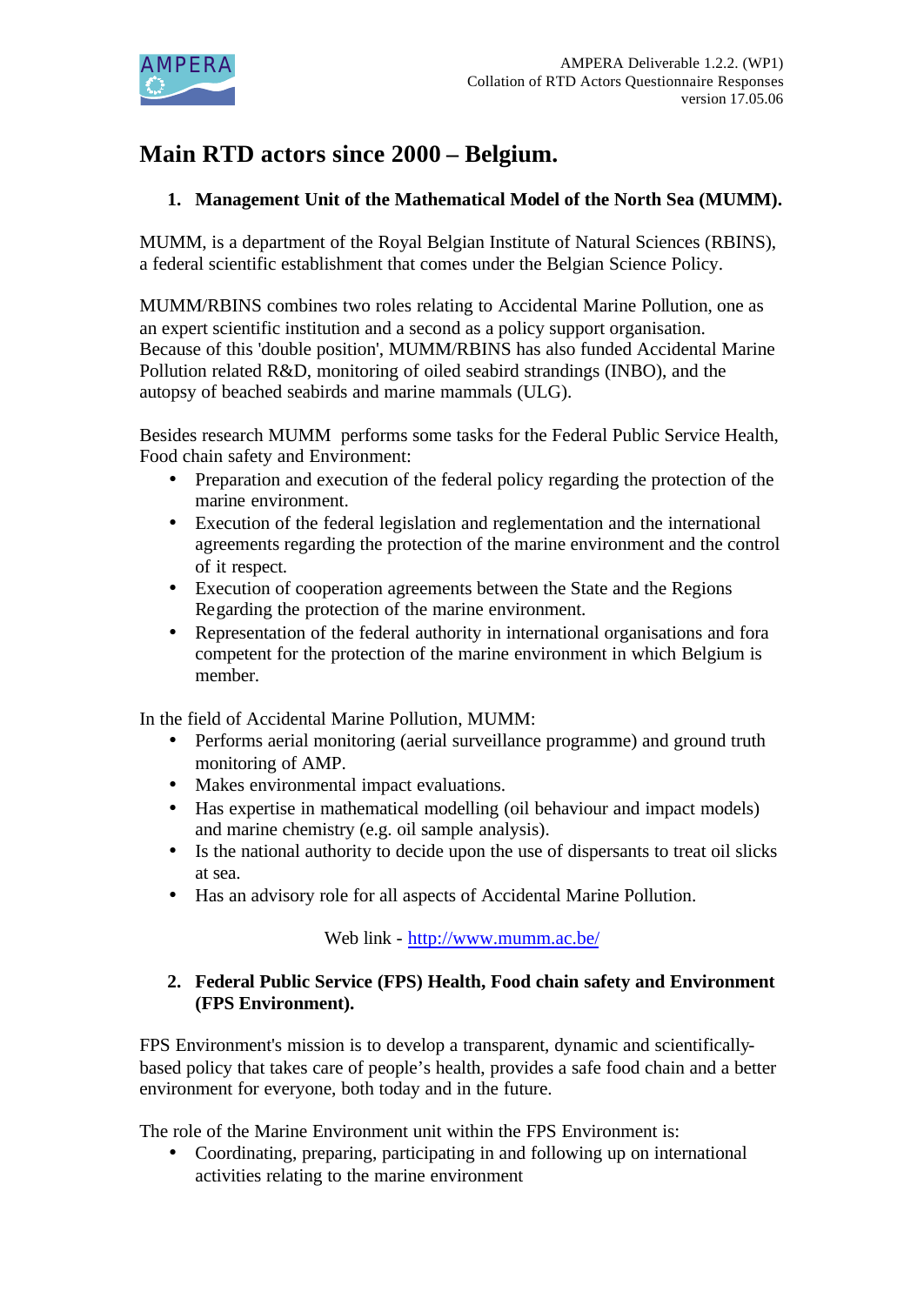

- Managing and making available equipment to combat marine pollution (fuel pollution)
- Participate in the coast watch.
- Participate in relevant international instruments such as the OSPAR convention.

Especially in crisis situations of Accidental Marine Pollution it is possible for FPS Environment to fund research.

Web link - http://portal.health.fgov.be

# **3. The Sea Fisheries Department.**

The Sea Fisheries Department is a public research organisation supervised by, and operating within, the remit of the Ministry of the Flemish Community. The Department was established in 1962 as one of the satellites of the Centre for Agricultural Research in Ghent. Until 2001 this Centre was part of the federal Ministry of Agriculture, Traders and Small Enterprises, however in 2002 it was reassigned to the Flemish Government (one of the three regional governments in the federalised State of Belgium).

The Sea Fisheries Department comprises four operational sections:

- Biology.
- Monitoring.
- Fishing Gear.
- Technology and Product Technology.

Research at the Department is strongly service-oriented towards international scientific organisations and management bodies, the Government, the fishing industry and the consumer.

The main tasks of the Sea Fisheries Department is to provide the scientific basis for:

- The rational and sustainable exploitation/management of living marine resources, from a biological, technical and socio-economic point of view.
- The protection of the marine environment as a habitat for these resources.
- The quality control and assurance of fishery products.

# Web link - http://www.dvz.be/

#### **4. Ministry of the Flemish community - Institute of nature and forest research.**

The Institute of nature and forest research (INBO) is a scientific institution of the Flemish Community. The INBO was founded on the  $1<sup>st</sup>$  January 2006 by the fusion of the Institute for Nature conservation (IN) and the Institute for Forestry and Game Management (IBW).

The INBO undertakes policy directed research and provides scientific services for the development, sustainable management and use of biodiversity and the environment.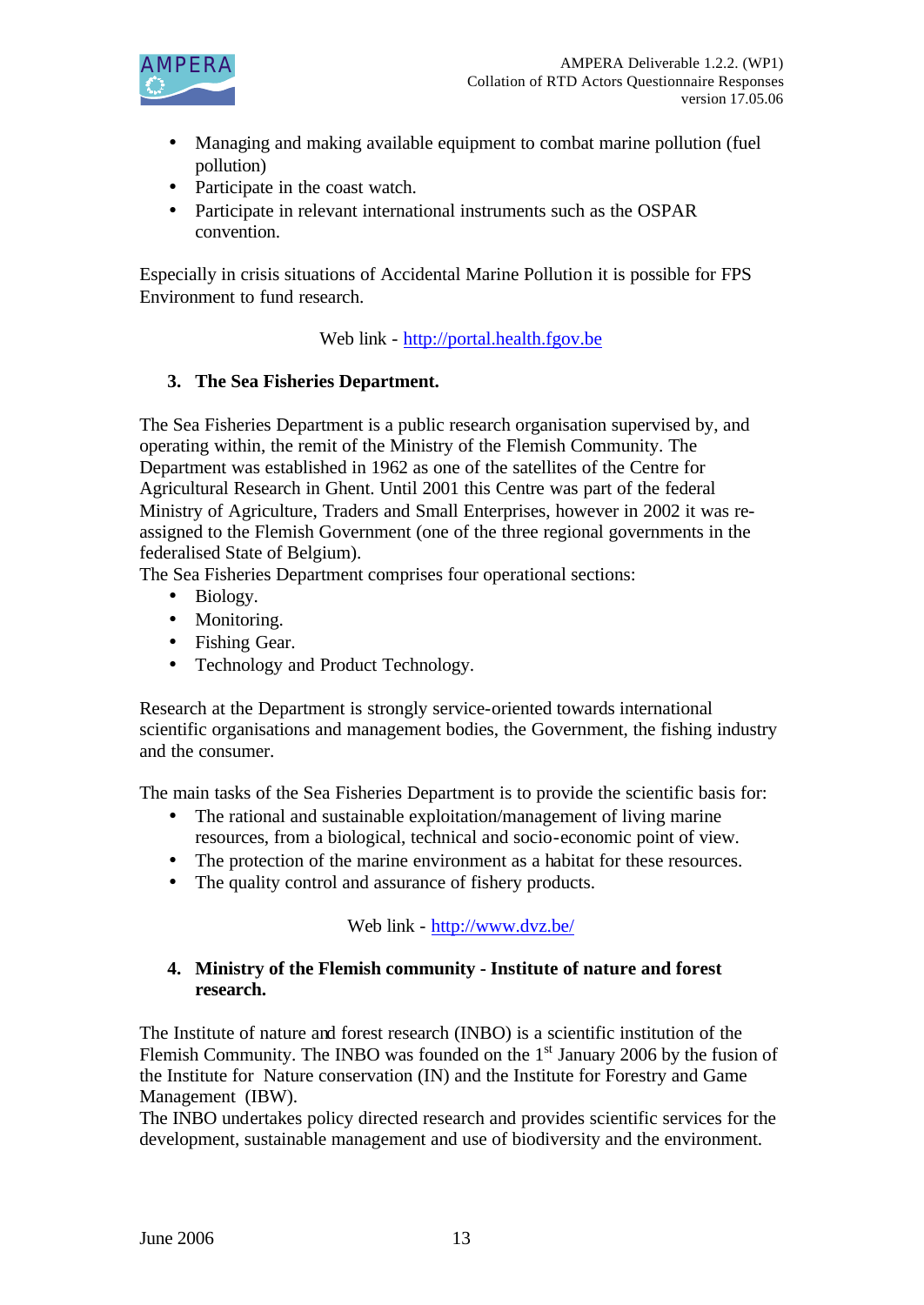

With respect to Accidental Marine Pollution the INBO plays a part in the monitoring of oiled sea birds.

Web link - http://www.inbo.be/

### **5. Department of Veterinary Pathology, University of Liège (ULg).**

The Department of Veterinary Pathology specialises in the field of wild marine animal diseases. With respect to Accidental Marine Pollution expertise within the department are called upon for medical diagnosis of beached sea birds and marine mammals in order to determine causes of death.

Web link - http://www.ulg.ac.be/fmv/

# **6. ECOLAS N.V.**

ECOLAS is a specialised environmental consulting company within the Belgian AXE (Ahlers-Xylos-Ecolas) group of companies. The activities of the group are maritime transport and logistics, information technology services , environmental studies and consultancy.

ECOLAS provide a number of services in the field of Accidental Marine Pollution, including:

- Environmental impact.
- Risk assessment.
- Counter pollution activities.
- Contingency planning.

Web link - http://www.ecolas.com/

#### **7. Belgian Federal Science Policy Office (BELSPO)**

BELSPO is a federal agency funding marine research (incl. AMP) in support of Belgium's marine environmental protection policy.

The Belgian Federal Science Policy Office is tasked with the preparation, execution and evaluation of science policy, implementation of science and technology and the development of a permanent knowledge resource.

Web link - http://www.belspo.be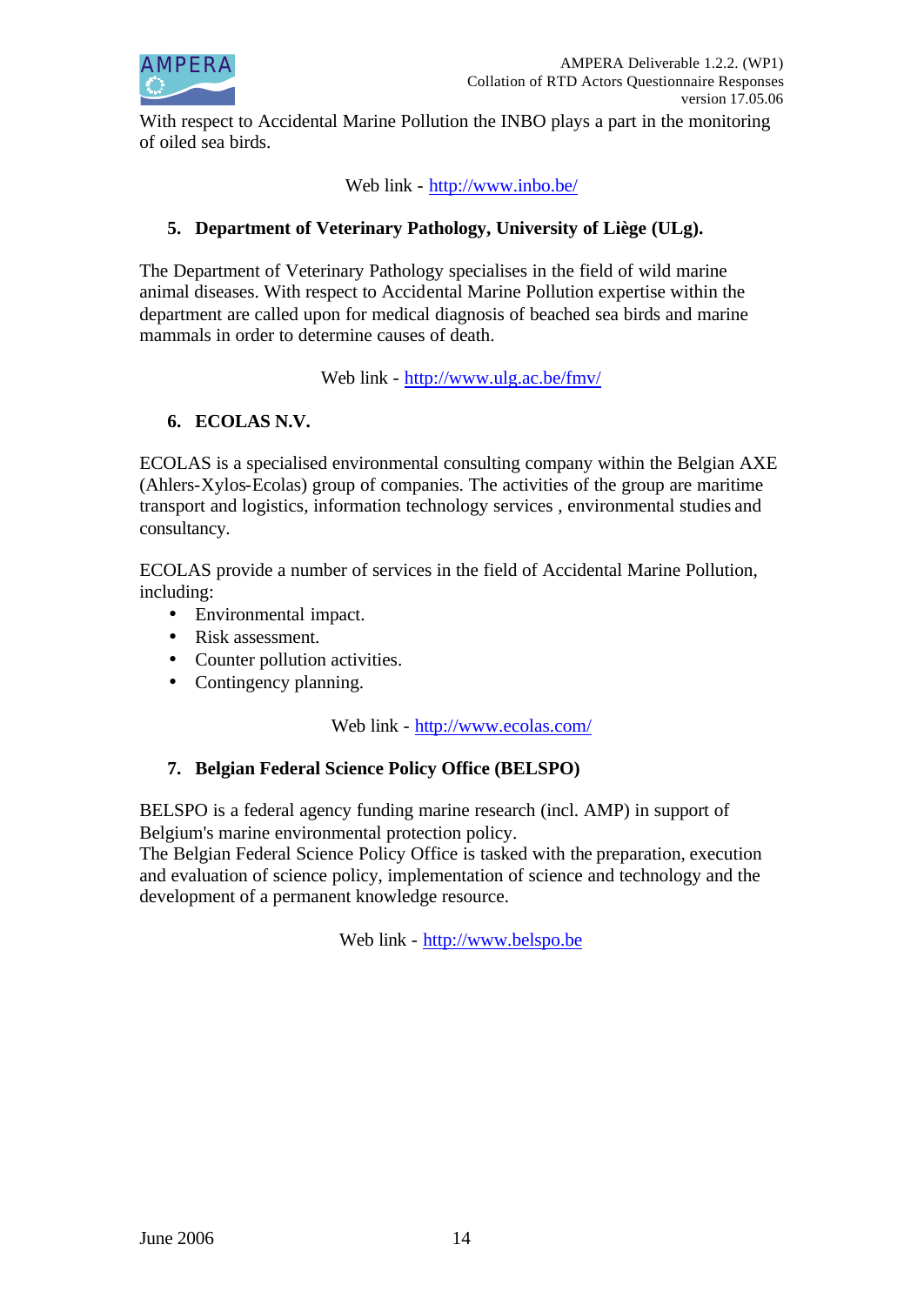

# **Main R&D actors since 2000 – Estonia.**

# **1. Ministry of Environment.**

The task of the Ministry of the Environment within Estonia is to organise and coordinate environmental policy. Their responsibilities include:

- Management of national environmental and nature protection.
- Responsibility for the storage of spatial data.
- Management of the use, protection, recycling and registration of natural resources.
- Radiation protection.
- Environmental supervision.
- Management of meteorological observations.
- Nature and marine research.
- Geological, cartographic and geodetic operations.
- Maintenance of the land cadastre and water cadastre.
- Preparation of corresponding draft legislation.

The vision of the Ministry is to create an integrated system of environmental protection in order to guarantee the preservation of natural biodiversity, ensure a clean environment and to maintain the sustainable use of natural resources.

Web link - www.envir.ee

# **2. Estonian Boarder Guard.**

The Border Guard is a national armed organisation which, during peacetime, is included in the area of administration of the Ministry of the Interior. The responsibilities of the Border Guard include:

- Guarding and defending state borders on both land and water, including preventing illegal crossing and the transport of goods.
- Organising, conducting and managing search and rescue operations in the Estonian marine rescue region.
- The discovery, localisation and liquidation of marine pollution.
- Execution of national defence tasks.

The government of the republic transferred the duty of locating and eliminating sea pollution to the Board of the Border Guard in 2000.

# Web link - www.pv.ee

# **3. Marine System Institute, Tallinn University of Technology.**

The institute carries out basic marine research related to the marine environment, harbours and maritime navigation and is funded by the Ministry of Education and Science.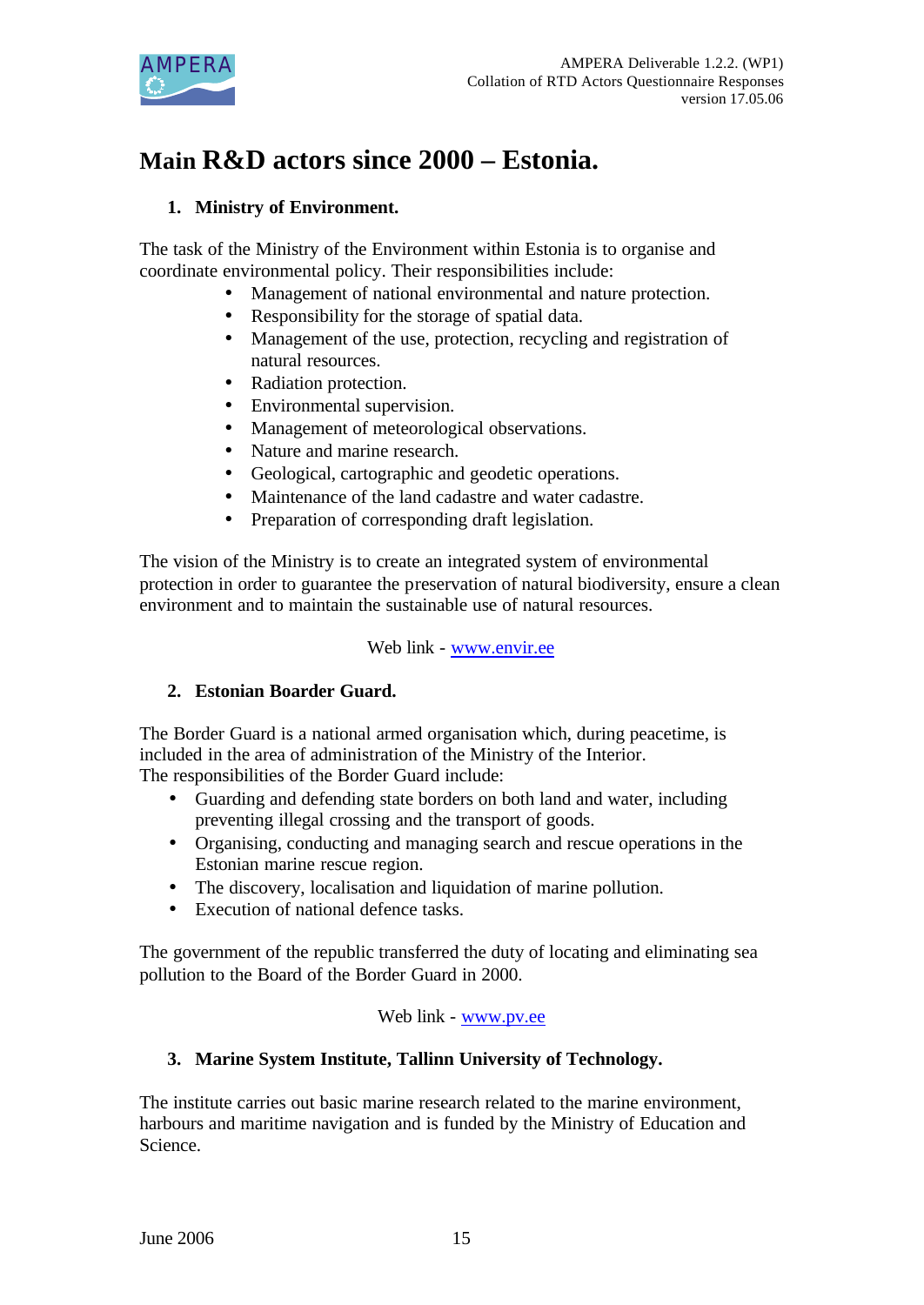

The main goals of the Marine Systems Institute include:

- Modelling of physical and biogeochemical processes in the sea and waterbodies.
- Investigation of the stability and functioning of aquatic ecosystems.
- Quantification and modelling of the processes of interaction between coastal waters, land and human activity.
- Development and application of operational oceanographic nowcast and forecast methods and appropriate information systems.

Web link - www.msi.ttu.ee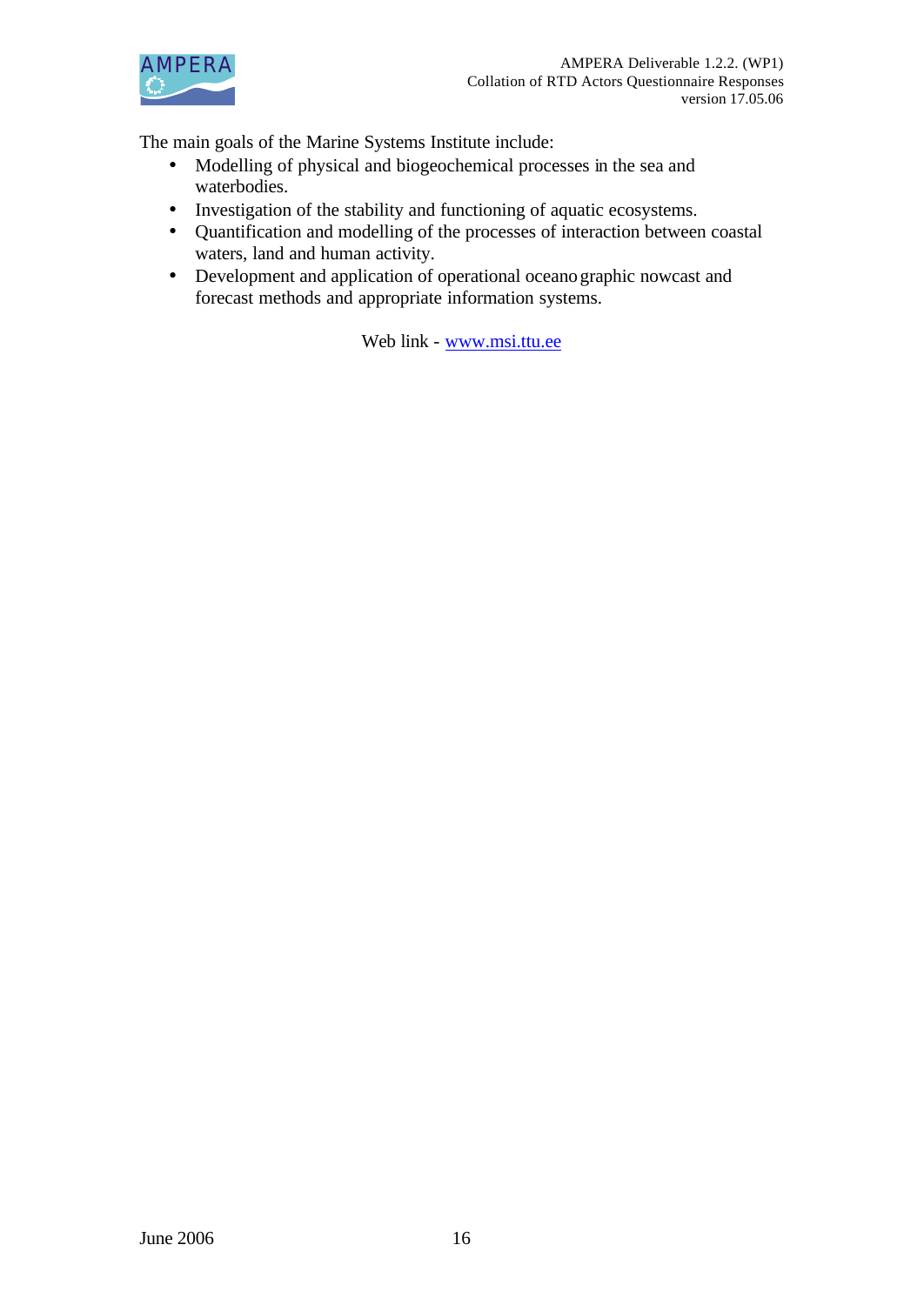

# **Main R&D actors since 2000 – France.**

# **1. Centre of Documentation, Research and Experimentation on Accidental Water Pollution (Cedre).**

Cedre was created in 1978 following the tanker spill Amoco Cadiz, to improve preparedness against Accidental Marine Pollution and strengthen the national response organisation. It is responsible, at national level, for documentation, research and experimentation on pollutants, their effects and the response means and tools to combat them. Its expertise encompasses both marine and inland waters. Its budget comes from contracts and public and private subsidies.

It is the adviser to the French authorities on all aspects of accidental marine pollution.

Web link - http://www.cedre.fr/index\_gb.html

# **2. French Research Institute for the Exploitation of the Sea (IFREMER).**

IFREMER is a public institute of industrial and commercial nature which provides impact assessments and contributes to technological developments pertinent to Accidental Marine Pollution response i.e. sensors

Web link - http://www.ifremer.fr/anglais/

# **3. National Institute for Industrial Environment and Risks (INERIS).**

INERIS is a public research institute of industrial and commercial character and operates under the supervision of the French Ministry of the Environment and Sustainable Development. It contributes to Accidental Marine Pollution response through the completion of risk assessments and research into chemical hazards.

Web link - http://www.ineris.fr/index.php

# **4. French Petroleum Institute (IFP).**

This is a private institute without commercial character. The president and the members of the administrative council are nominated by a departmental order (signed by the Ministry of Industry) . The budget approbation is under State control. It plays a role in Accidental Marine Pollution through the provision of oil characterisation and analytical laboratory services.

Web link - http://www.ifp.fr/IFP/en/aa.htm

# **5. MeteoFrance.**

This is the French meteorological institute which is an Administrative Public Institute operating under the supervision of the French Ministry of Transport. It pays a role in Accidental Marine Pollution with respect to weather forecasting and spill drift forecasting (24 hour/day).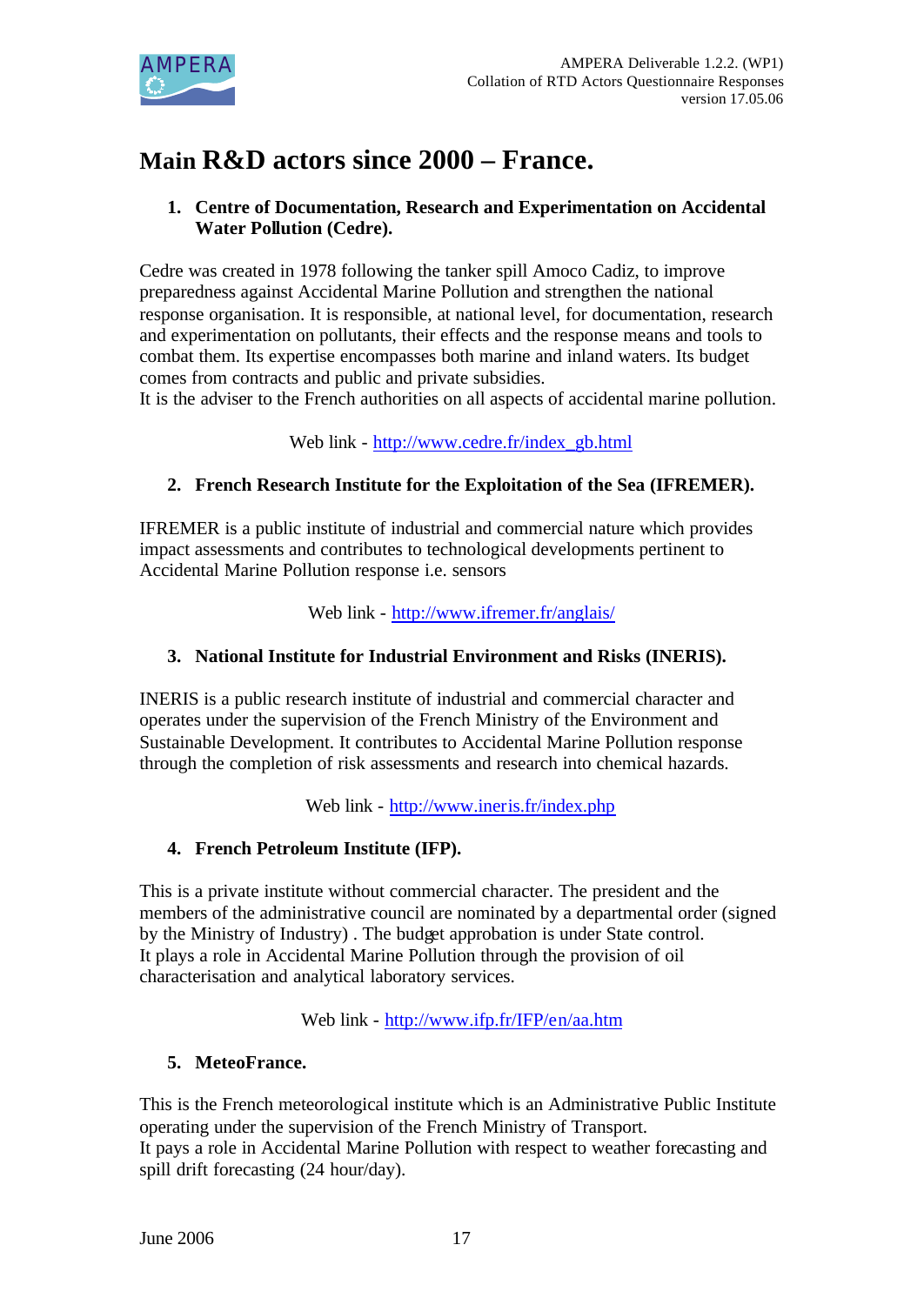

Web link - http://www.meteofrance.com/FR/index.jsp

# **6. University of Brittany Occidental (UBO).**

The University undertakes research and provides advice within the area of impact assessment and facilitates technological development within the field of Accidental Marine Pollution.

Web link - http://www.univ-brest.fr/

# **7. LeFloch Depollution.**

LeFloch Depollution is a service company specialising in the operational development of pollution countermeasures.

Web link - http://www.leflochdepollution.com/

#### **8. ANR-Precodd.**

ANR-Precodd is a national research agency for Eco-technology and sustainable development and was created on the  $7<sup>th</sup>$  of February 2005.

The role of the ANR is to fund research projects from all areas of the scientific community and enhance co-operation between research organisations and industry.

Web link - http://www.gip-anr.fr/

#### **9. Ministry of ecology and sustainable development.**

The Ministry is a government body with the responsibility for integrating sustainable development, ecology and the management of naturals parks and resources into policy.

Web link - http://www.ecologie.gouv.fr/sommaire.php3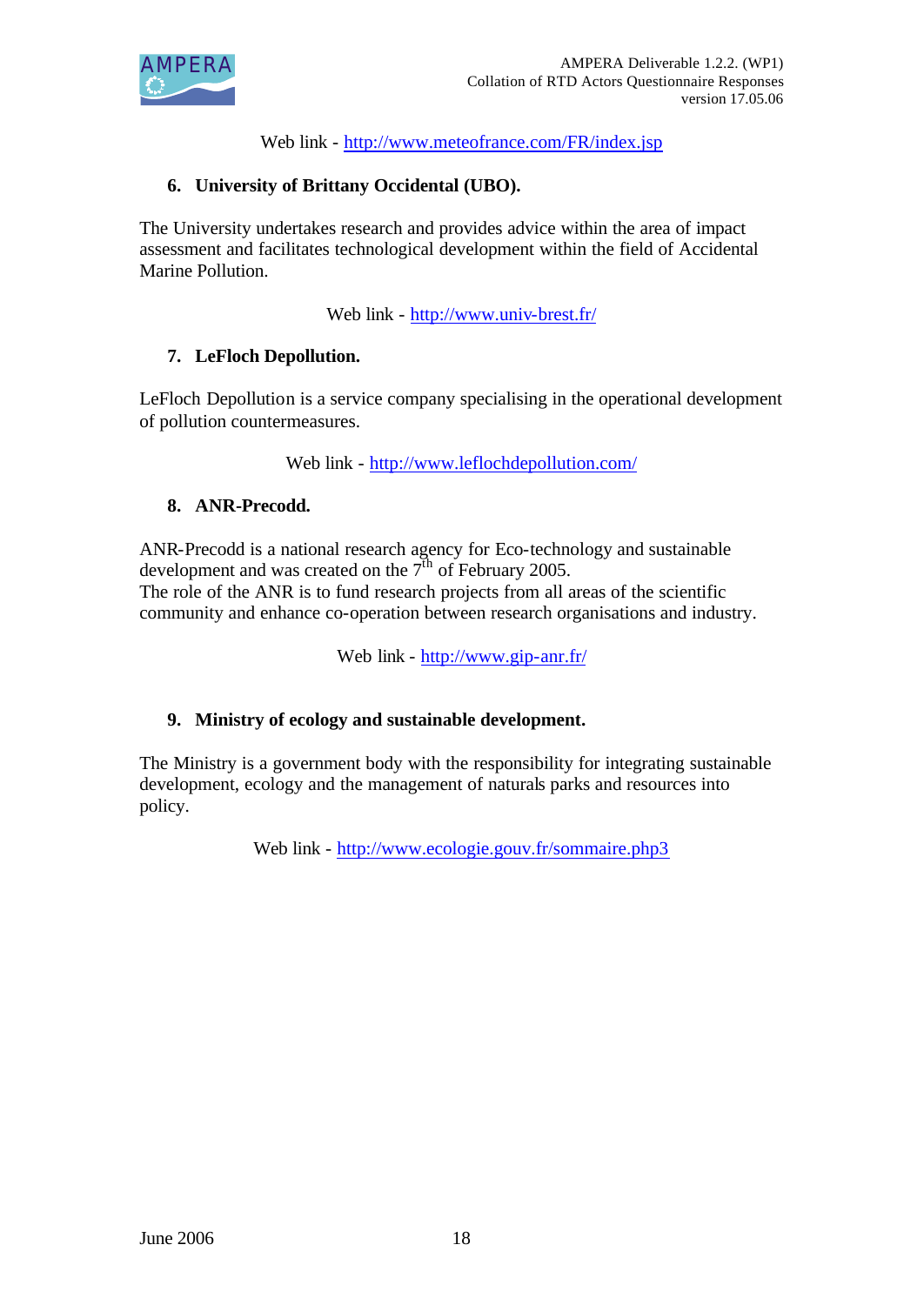

# **Main R&D actors since 2000 – Ireland.**

# **1. Irish Coast Guard (Department of Transport).**

The Irish Coast Guards strategic objective in relation to marine pollution is to develop and co-ordinate an effective regime for preparedness and response to spills of oil and other hazardous substances from vessels and offshore platforms within the Irish Pollution Responsibility Zone, to provide an efficient and effective response to marine casualty incidents and to monitor/intervene in marine salvage operations.

In practice this means that the Irish Coast Guard is responsible for:

- The provision of an efficient and effective marine pollution and salvage notification, monitoring and response system.
- Establishing, maintaining and exercising Local and National Contingency Plans for marine pollution preparedness and response.
- Approval of Port Oil, Local Authority and Offshore Installation Contingency Plans.
- Pollution prevention and counter measure decisions in the event of a spill..
- The implementation and enforcement of national and international marine pollution legislation.
- Procuring and maintaining the statutory national stockpile of pollution response equipment.
- Maintaining computer based risk assessment, decision support and response models.
- Providing national training courses on marine pollution response.
- Improving effective communication and co-ordination arrangements at national and international level in preparedness and response (OPRC).

The IRCG has the primary co-ordinating role in the event of major AMP incidents and while the Irish Coast Guard does not have a specific R&D role they are potential users of Accidental Marine Pollution research and may have an input into the future research agenda.

Web link - http://www.dcmnr.gov.ie/Marine

# **2. Marine Institute.**

The Irish Marine Institute is a State Agency under the aegis of the Department of Communications, Marine & Natural Resources (DCMNR).

The Marine Institute's role is to:

- Provide its parent Department (Ministry) and other government bodies with scientific advice and services relating to the marine sector.
- Support RTDI (research, technology, development and innovation) in-house and through the provision of an open and competitive Marine RTDI Funding Programme.
- Support marine enterprise and related activities through the provision of key scientific services and advice and through the results of research.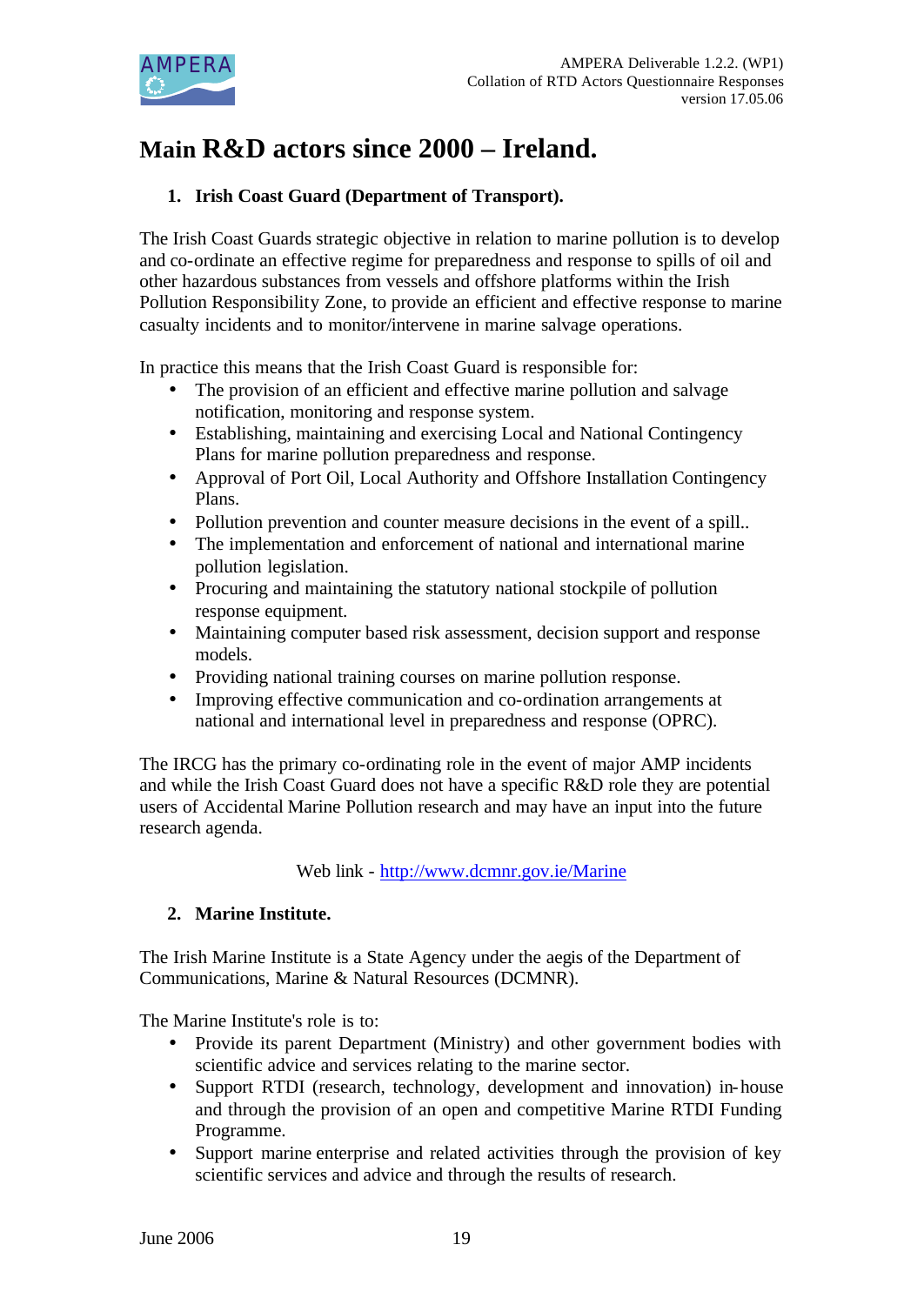

• Underpin the sustainable development of the marine resource through the provision of key scientific services, advice and research.

MI provides a technical service to the Department of Communications Marine and Natural Resources, which includes the Irish Coastguard, and also to other government bodies.

With respect to Accidental Marine Pollution, the Marine Institute provides:

- Specific scientific services and advice in support of oil spill response, oil spill characterisation and identification, advice on suitability of dispersants etc.
- A national research vessels to assist in emergency response if required.
- Relevant data and information, such as oceanographic data that may support oil spill response strategies.

The Marine Institute also undertakes environmental and monitoring, assessment and research to fulfil various legislative requirements (e.g. EC Directives, OSPAR) and advise on issues in relation to fisheries, and aquaculture and coastal and marine development.

Web link - www.marine.ie

# **3. Environmental Protection Agency (EPA).**

The Environmental Protection Agency (EPA) is an independent public body established under the Environmental Protection Agency Act, 1992. The mission of the EPA is to protect and improve the natural environment for present and future generations, taking into account the environmental, social and economic principles of sustainable development.

The EPA undertakes a wide range of functions in order to protect the environment, these include:

- Environmental licensing.
- Enforcement of environmental law.
- Environmental planning and guidance.
- Monitoring and reporting on the environmental status of air, water, waste, noise, land and soil.
- Environmental research.

The EPA has been designated as a competent authority in accordance with article 3 of the water framework Directive in Ireland under SI 722 of 2003.

> Web link - http://www.epa.ie/ Web link - http://www.wfdireland.ie/

# **4. Department of Environment and Local Government (DEHLG).**

The DEHLG is charged with promoting sustainable development and improving the quality of life through the protection of the environment and heritage, infrastructure provision, balanced regional development and good local government.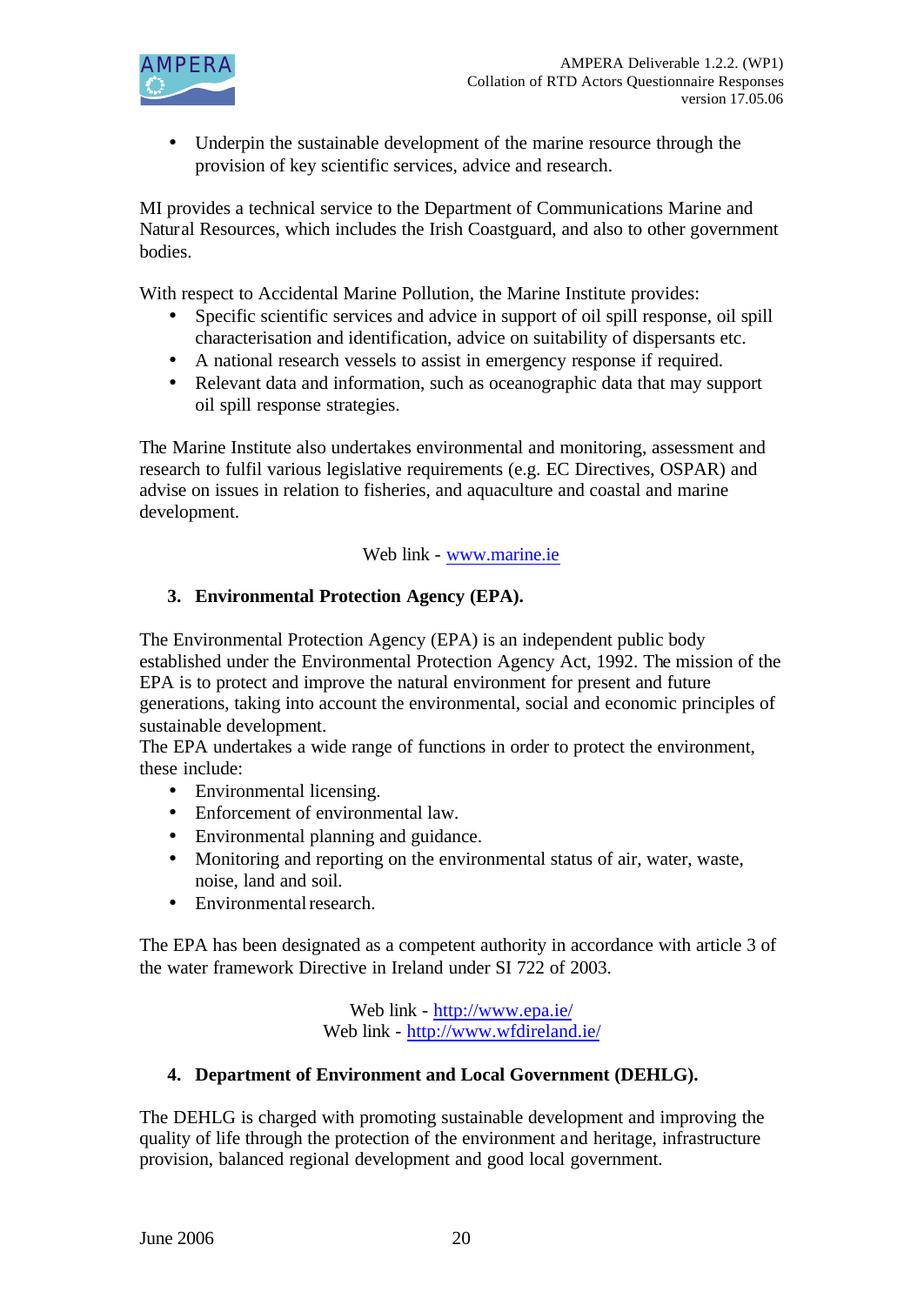

The DEHLG has a broad remit, however, within the remit of Accidental Marine Pollution response the department is responsible for:

- Enactment and implementation of the EC Environmental legislation in Ireland including the Water Framework Directive (WFD).
- Overseeing the operation of the local government system and implementing policy in relation to local government structures, functions, human resources and financ ing.
- Local Authorities who have a key responsibility for response to coastal pollution incidents.
- Implementation of the 1992 OSPAR convention along with the Dept. of Communications, Marine and Natural Resources (DCMNR)

Web link - http://www.environ.ie/DOEI/DOEIHome.nsf

# **5. National Parks and Wildlife Service (NPWS).**

The National Parks & Wildlife Service (NPWS), part of the Department of the Environment, Heritage & Local Government (DEHLG), manages the Irish State's nature conservation responsibilities under National and European law. NPWS is charged with the conservation of a range of ecosystems and populations of flora and fauna in Ireland.

A particular responsibility of NPWS is the designation and protection of Special Areas of Conservation (SACs), Special Protection Areas (SPAs) and Natural Heritage Areas (NHAs).

# Web link - www.npws.ie

# **6. Department of Communications, Marine & Natural Resources (DCMNR).**

The Department has a wide range of roles and functions in the areas of public safety, environmental protection, coastal zone and sustainable development of sea fisheries Key activities include:

- Policy, economic and sustainable development of the aquaculture sector.
- Management and development of the marine coastal zone.
- Environmental engineering work in rivers, lakes, harbours and coastal zones.
- Foreshore Administration Leases, licences and offshore electricity generating stations.
- Inland Fisheries Management and development of the inland fisheries sectors.
- Marine Leisure and Tourism Research.
- Environmental assessment.

# Web link - www.dcmnr.ie

# **7. Department of Transport.**

This Department is responsible for implementing an integrated transport policy as called for in the Programme for Government. In January 2006 the Irish Coast Guard,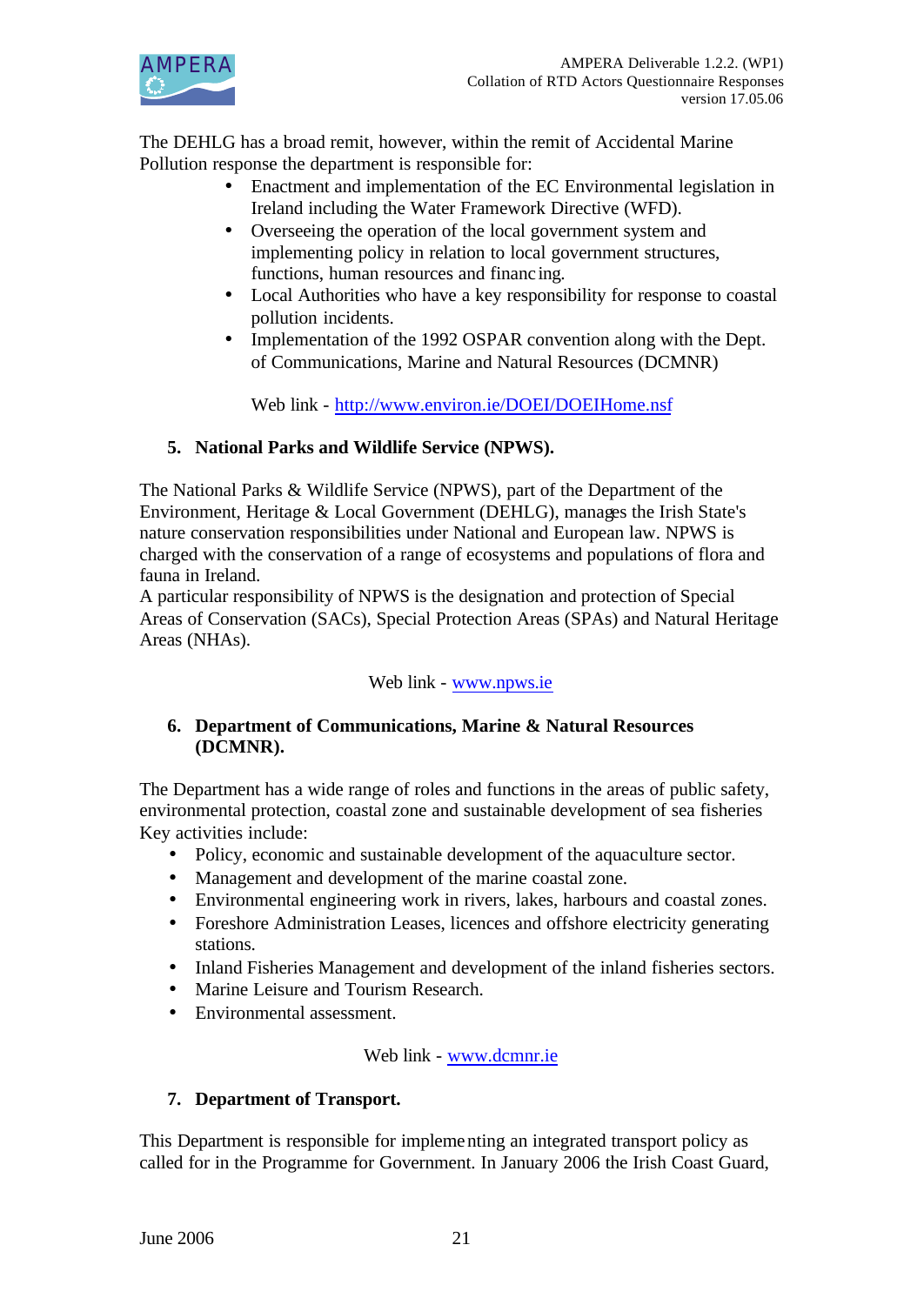

the Marine Survey office and the maritime safety unit and the marine environment division transferred from the Dept of Communications Marine and Natural Resources (DCMNR) to the Dept of Transport.

The overall goal of the marine environment division is to:

- Preserve and protect the quality of the marine environment through prevention of marine pollution from vessels and efficient and effective response to marine pollution incidents.
- Secure the adoption and implementation of appropriate measures at national, EU and international level in order to protect and enhance the marine environment.
- To promote awareness of the marine environment.

The Marine Survey Office (MSO) is responsible for the implementation of all national and international legislation in relation to safety of shipping and the prevention of pollution of the marine environment from ship-based sources.

Web link - www.transport.gov.ie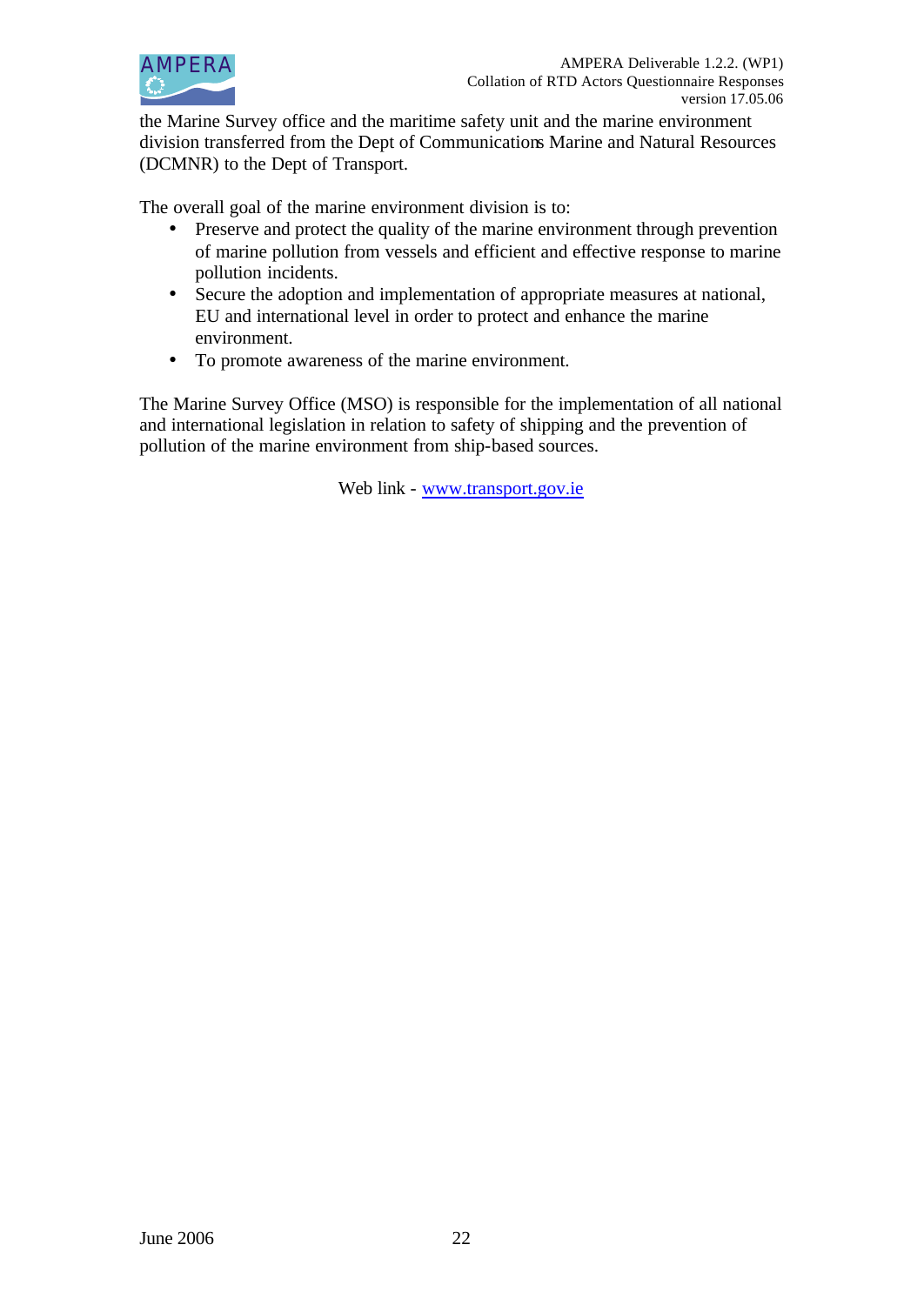

# **Main R&D actors since 2000 – Norway.**

# **1. The Research Council of Norway.**

The Research Council of Norway is a national strategic body and funding agency which covers all fields of research and innovation and works together with research institutions as well as the private and public sectors. The Research Council plays a vital role in developing and implementing the country's national research strategy. It acts as:

- A government adviser, identifying present and future needs for knowledge and research, and recommending national priorities.
- A funding agency for independent projects, research programmes, strategic programmes at research institutions, and Norwegian participation in international research activities.
- A co-ordinator, initiating networks and promoting co-operation between research institutions, ministries, businesses and industry, public agencies and enterprises, other sources of funding, and users of research.

# Web link - www.forskningsradet.no

# **2. Norwegian Coastal Administration (NCA).**

NCA is a governmental organisation who has the responsibility for:

- Fairways.
- Aids to Navigation (traditional, electrical and information systems).
- Pilot services.
- Maritime traffic controls.
- Fishery harbours.
- Governmental preparedness for pollution incidents.

In order to meet their responsibilities the NCA implements 6 overarching strategies directly related to their statutory obligations:

- Strategy I: Safety voyage.
- Strategy II: Clean environment.
- Strategy III: From road to sea.
- Strategy IV: Viable coastal communities.
- Strategy V: Quality in all parts of the organisation.
- Strategy VI: Always available.

With respect to Accidental Marine Pollution Response the NCA is responsible for the provision of practical advice relating to all aspects of response to both the Norwegian government and all other relevant stakeholders.

Web link - http://www.kystverket.no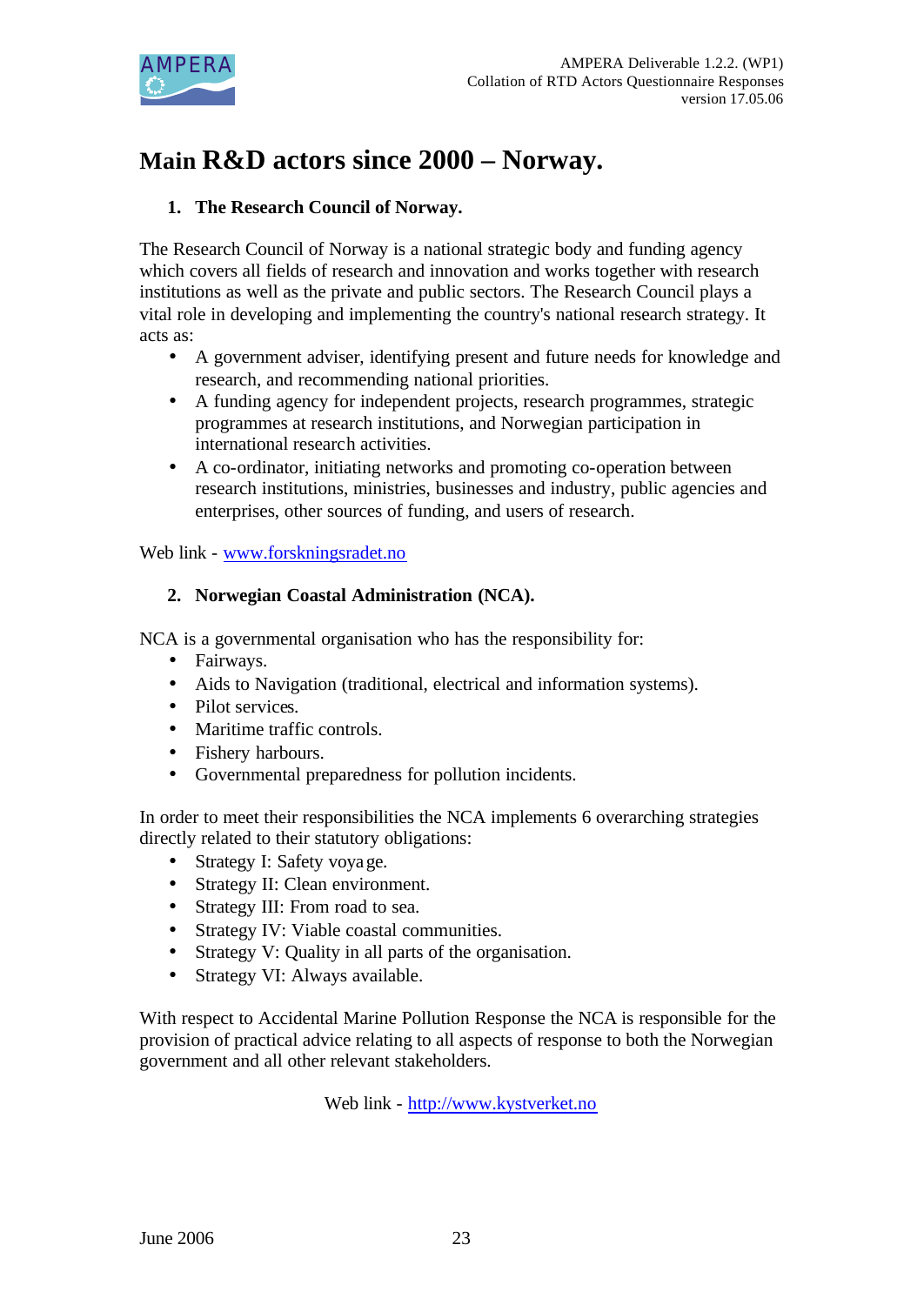

# **3. Norwegian Coastguard.**

The Norwegian Coastguard is an integrated part of the Norwegian Navy and is, therefore, a military organisation.

It's role and tasks are described in the Coastguard Act and although it is under military control, civilian authorities describe its functions.

The main responsibilities of the Norwegian Coastguard are:

- Upholding sovereignty.
- Maritime search and rescue.
- Fishery protection and surveillance.
- Environmental surveillance and protection.
- Control of ships in Norwegian waters.
- Assistance to police, custom and coastal agencies.

Web link - www.mil.no Web link - www.kystvakt.no

#### **4. Norwegian Pollution Control Authority (SFT).**

The SFT is a directorate under the Ministry of Environment whose main goal is to promote sustainable development. In order to achieve this the SFT enforces acts and regulations connected to all aspects of polluting activity, including prevention, preparedness and response to acute pollution.

Specific advisory responsibilities include:

- Monitoring and providing information about environmental development.
- Provision of advice, assessments and expert support.
- Assessment of the degree to which the different sectors of society have achieved their environmental goals.
- Promotion of Norwegian objectives in international environmental collaborations.
- Improving the efficiency of the environmental protection work of developing countries

Web link - http://www.sft.no Web link - http://www.environment.no

#### **5. NPD (Norwegian Petroleum Directorate).**

The Norwegian Petroleum Directorate contributes to creating the greatest possible value for society from oil and gas activities by means of prudent resource management based on safety, emergency preparedness and safeguarding the natural environment. Specific responsibilities relating to Accidental Marine Pollution include:

- Contributing to cost-efficient exploration.
- Contributing to cost-effective recovery of petroleum, infrastructure utilisation and coordination across production licences.
- Ensuring that the industry minimises emissions or discharges which burden the natural environment.
- National responsibility for making data from petroleum activities accessible.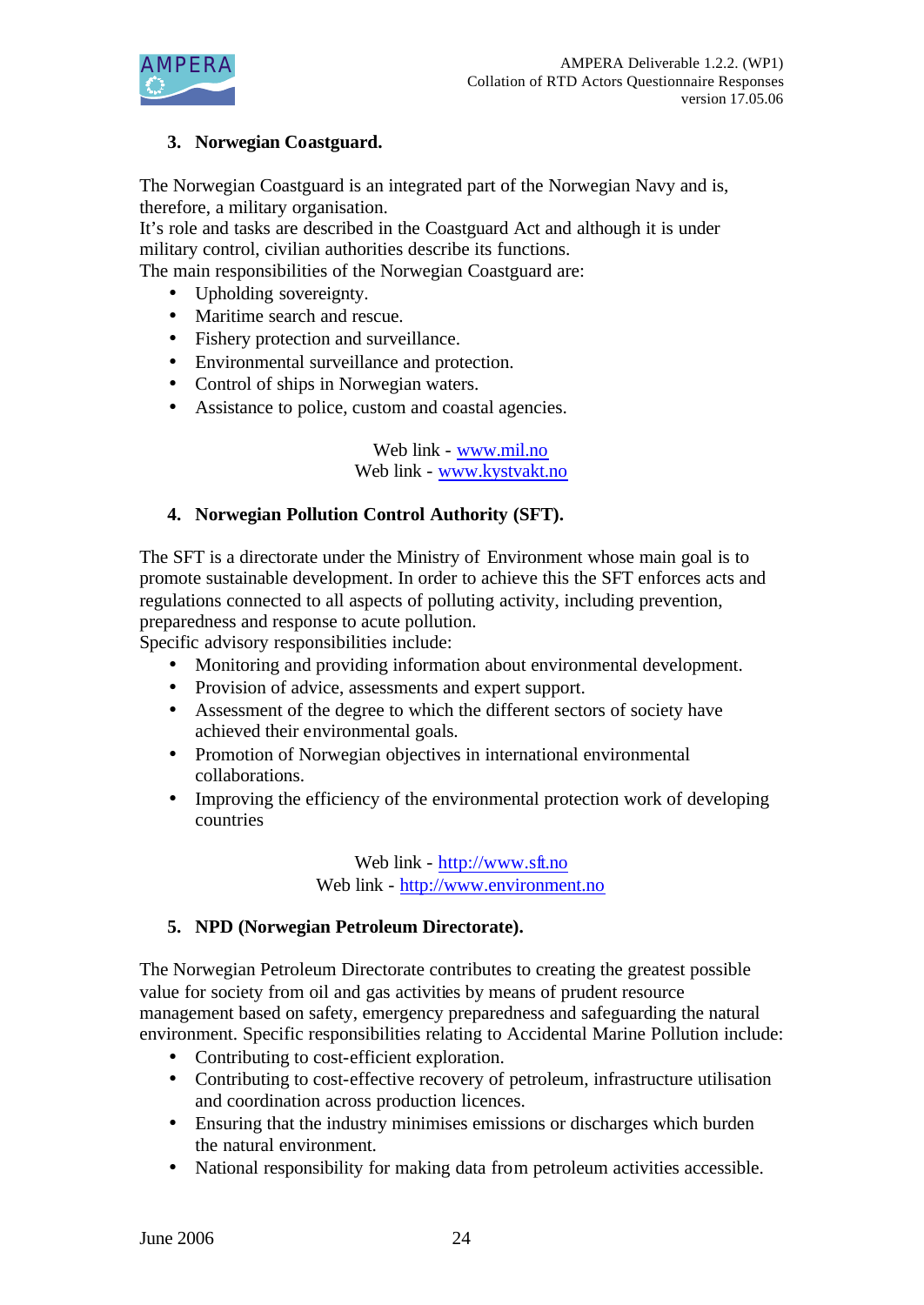

• Emergency preparedness responsibilities.

With respect to accidental marine pollution, the NPD keeps the Ministry of Petroleum and Energy (MPE) informed about severe acute discharges from the oil and gas industry on the Norwegian Continental Shelf.

Web link - www.npd.no

# **6. Det Norske Veritas (DNV).**

DNV is an independent foundation with the objective of safeguarding life, property, and the environment through the provision of services for managing risk in the Maritime, Oil and Gas, Process and Transportation industries.

DNV contributes to managing risk in all phases of a ships life, through ship classification, statutory certification, fuel testing and a range of technical, business risk, financial and competency related services.

 In the area of oil spill preparedness DNV has conducted oil-spill contingency planning, environmental risk assessment, oil-spill modelling and response, for the major oil companies, terminal and refinery operators, and the shipping industry worldwide.

#### Web link - www.dnv.com

#### **7. The Foundation for Scientific and Industrial Research at the Norwegian Institute of Technology (SINTEF)**

The SINTEF Group is the largest independent research organisation in Scandinavia. Every year, SINTEF supports the development of 2000 or so Norwegian and overseas companies via our research and development activity.

SINTEF's goal is to contribute to wealth creation and to the sound and sustainable development of society. We generate new knowledge and solutions for our customers, based on research and development in technology, the natural sciences, medicine and the social sciences.

Web link - http://www.sintef.no/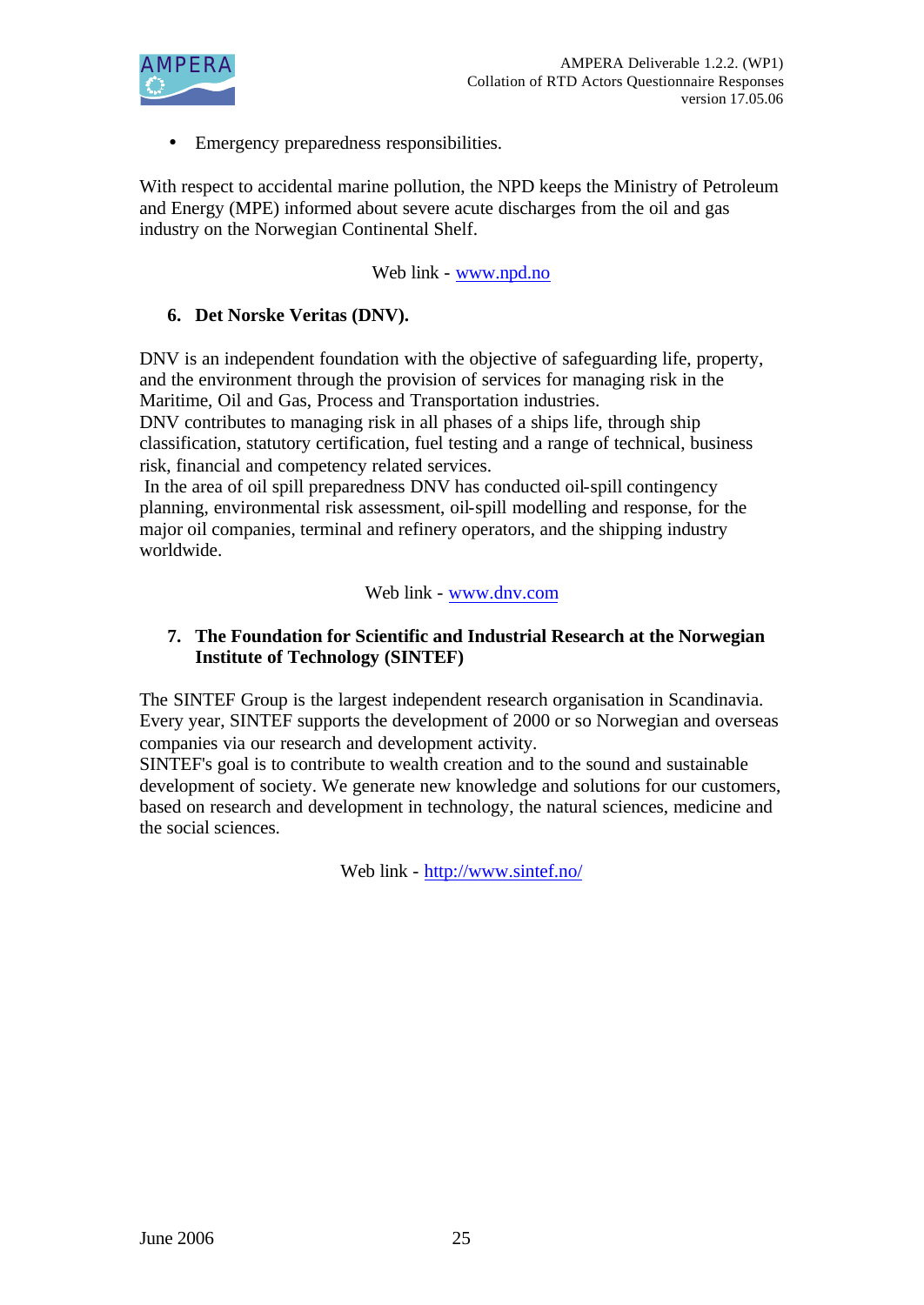

# **Main R&D actors since 2000 – Portugal.**

# **1. Ministry of National Defence, Navy - National Maritime Authority (AMN - Autoridade Marítima Nacional).**

The AMN is a Public Authority within the Portuguese Navy, under the aegis of the Ministry of National Defence, and is responsible for implementing the Government's maritime safety policy. It has competences in the areas of maritime security, search and rescue at sea and preservation of the maritime environment (including control of the maritime pollution, coastal surveillance and defence of the public patrimony areas).

With respect to Accidental Marine Pollution the AMN has the responsibility and the means to act in order to prevent or combat pollution situations within the scope of the Clean Sea Plan and through the 'Service of Combat to Maritime Pollution by Hydrocarbons'.

Web link - www.marinha.pt/Marinha/pt

# **2. Hydrographical Institute (IH - Instituto Hidrográfico).**

The IH is a State Laboratory (governmental research institution) within the Portuguese Navy operating under the aegis of the Ministry of National Defence and the Ministry of Science, Technology and Higher Education. IH is dedicated to research and technological development of activities related to Ocean Sciences, for military and public service, contributing to the scientific study and protection of the marine environment of Portugal.

Its main areas of activity comprise:

- Hydrography and Cartography (multibeam survey, digital cartography, electronic navigation charts).
- Oceanography (geological and geophysical models, hydrocarbons, heavy metals and nutrients analysis, and, observational, numerical and military-operational oceanography).
- Navigation (Portuguese DGPS network, notice to Mariners Environmental Information System).
- IOC/IODE National Oceanographic Data Centre (NODC) for Portugal.

IH is responsible for the dissemination of information and for giving practical and technical advice related to their main areas of activity, especially in what concerns maritime safety, for both the Portuguese government and all other relevant stakeholders.

Web link - www.hidrografico.pt/hidrografico

**3. National Agricultural and Fisheries Investigation Institute (INIAP– Instituto Nacional de Investigação Agrária e das Pescas).**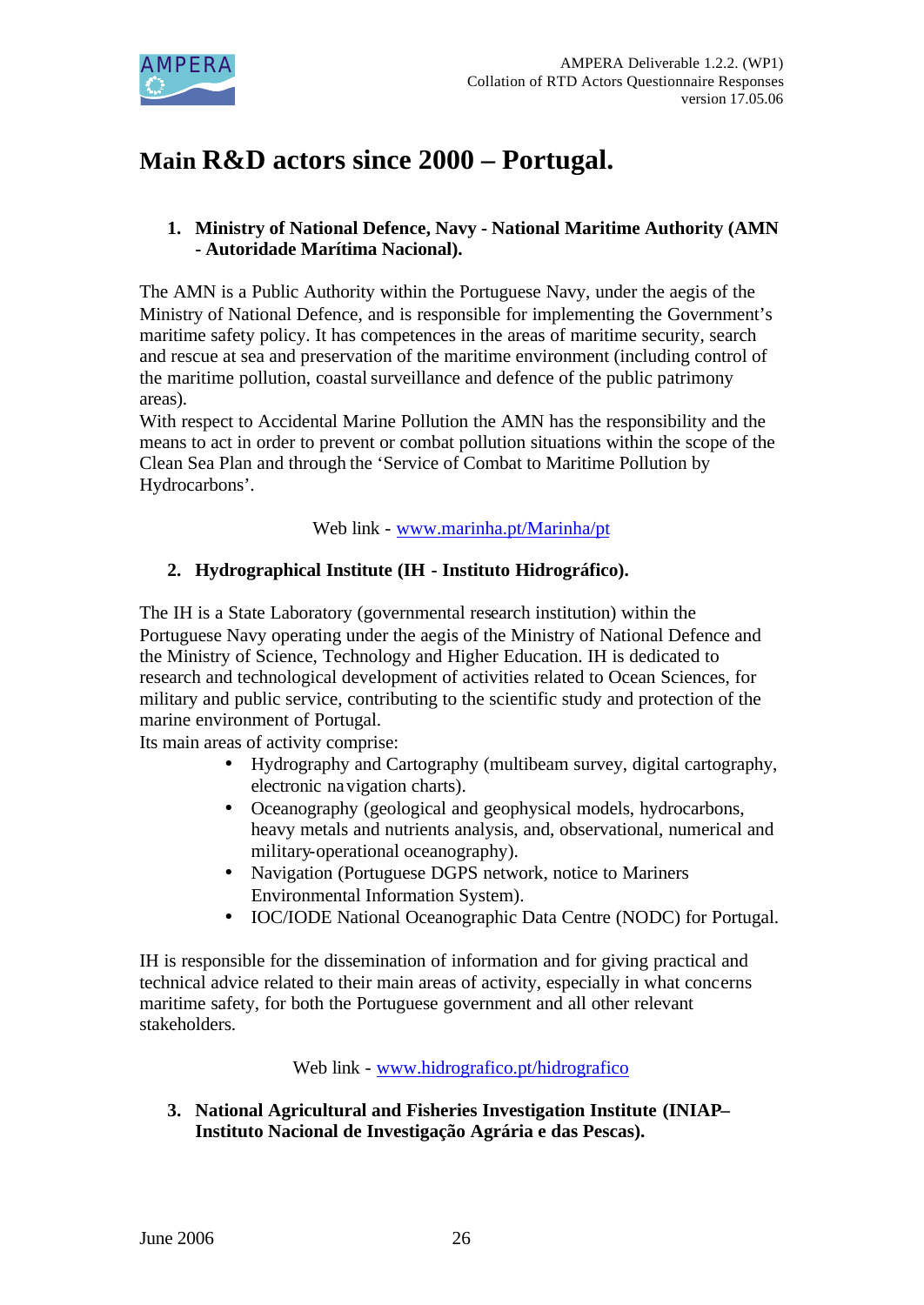

The INIAP is a State Laboratory (governmental research institution) consisting of two units – agro/rural (INIA) and fisheries (IPIMAR) operating under the aegis of the Ministry of Agriculture, Rural Development and Fisheries and the Ministry of Science, Technology and Higher Education.

INIAP/IPIMAR is devoted to carrying out research and providing advice on sustainable exploitation of marine resources. It is also responsible for the development of the scientific and technological knowledge base required for the implementation of Portuguese fishing policy.

With respect to an Accidental Marine Pollution incident INIAP/IPIMAR would be mainly involved in the provision of advice relating to the management of fisheries activities and exploitation of marine resources for human consumption.

Web link - www.iniap.min-agricultura.pt

# **4. Institute for the Environment (IA – Instituto do Ambiente).**

The IA is a Governmental Agency and Public Authority operating within the Ministry of the Environment, Spatial Planning and Regional Development. It operates within a number of key themes:

- Sustainable development.
- Environment and health.
- Climate changes.
- Ozone layer.
- Atmospheric environment.
- Genetically modified organisms.
- Chemical substances.
- Noise.
- Persistent organic pollutants.

The IA is the public authority responsible for environmental issues and policies in all national territories and is responsible for the coordination of EU policies and initiatives whilst being the national focal point of the European Environmental agency.

In the event of an accidental marine pollution IA can provide direction and advice for all activities that may adversely impact marine ecosystems.

# Web link - www.iambiente.pt

# **5. National Institute for Water (INAG – Instituto da Água).**

INAG, under the aegis of the Ministry of the Environment, Spatial Planning and Regional Development, is the National Water Authority. It is responsible for:

- Developing information systems relating to the availability and national needs of hydro resources;
- Promotion of integrated planning for hydrographical basins and costal zones.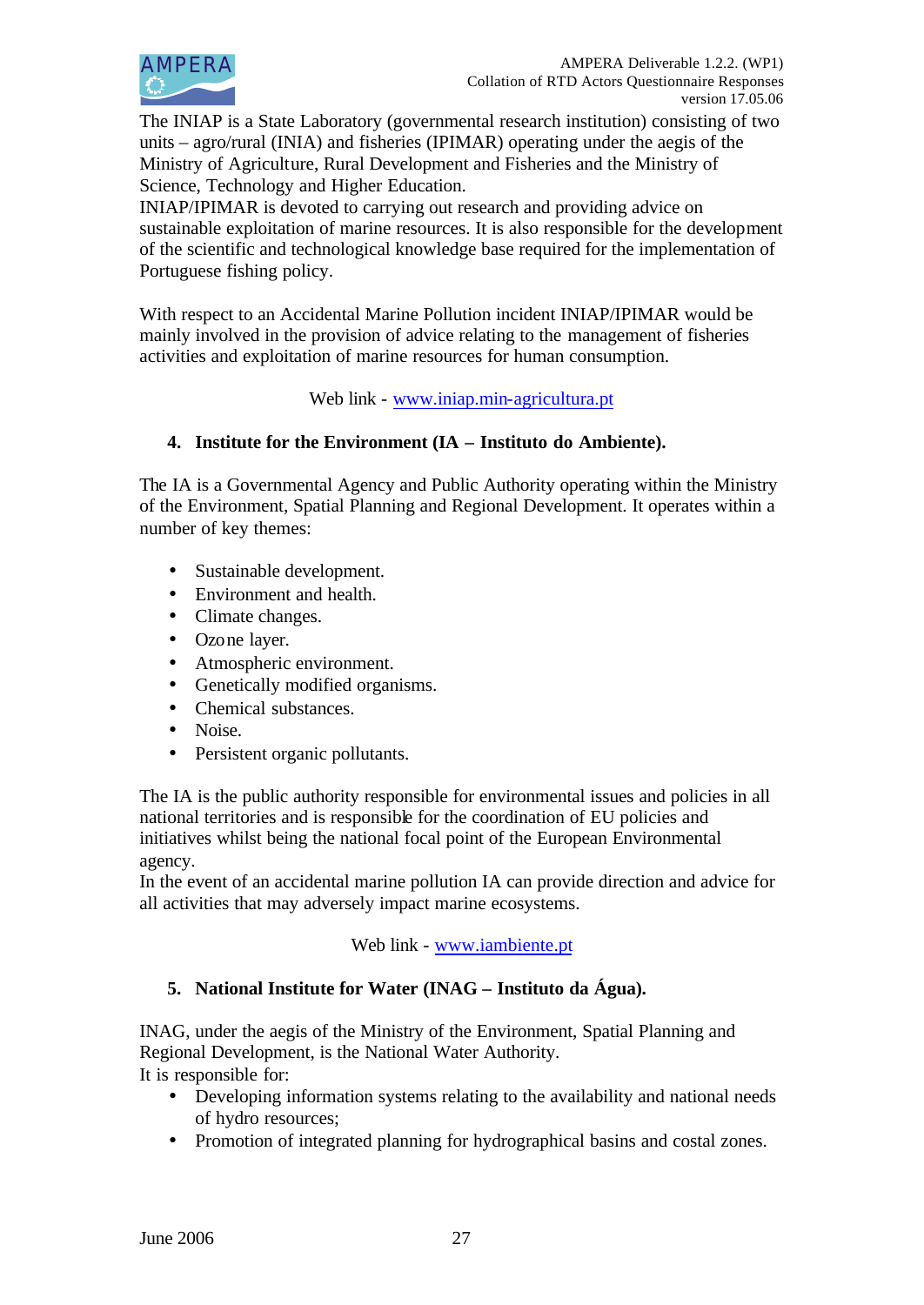

• Managing the protocol with Portuguese Air Force (PAF) for aerial surveillance of maritime pollution.

Web link - www.inag.pt

# **6. Nature Conservation Institute (ICN – Instituto de Conservação da Natureza).**

The ICN is a Governmental Agency and Public Authority within the Ministry of the Environment, Spatial Planning and Regional Development and is responsible for nature conservation and Protected Areas management. It is also an administrative and scientific authority of the Convention on Internationa l Trade in Endangered Species of Wild Fauna and Flora (CITES).

The ICN has responsibilities for:

- Promoting strategies, plans and programs for the conservation of nature.
- Studying and inventorying ecological systems.
- Proposing measures to preserve genetic heritage and manage wild flora and fauna.
- Proposing protected areas and assuring their implementation and management.
- Initiating studies related to the dynamics of the sea coast and the microclimatology of the associated ecosystems and biotopes.

In the event of a spill in a Protected Area the ICN would be involved in the provision of advice relating to area clean-up and possible future impacts on marine ecosystem preservation.

# Web link - www.icn.pt

# **7. National Council for Ports and Sea Transport (IPTM – Instituto Portuário e dos Transportes Marítimos).**

IPTM is a Public Authority within the Ministry for Public Works, Transport and Communications. IPTM is responsible for the supervision, regulation and inspection of the maritime sector and ports, promotion of navigability and administration of ports under its jurisdiction.

Within it's remit the IPTM is responsible for the implementation of two important components of maritime surveillance:

- Systems of maritime traffic control.
- Port inspections (Port State Control PSC).

# Web link - www.imarpor.pt

# **8. Centre for Environmental and Marine Studies (CESAM – Centro de Estudos do Ambiente e do Mar).**

CESAM is a research institution (non-profit public association of public interest) of Aveiro University and is dedicated to research in the fields of Marine and Environment Sciences.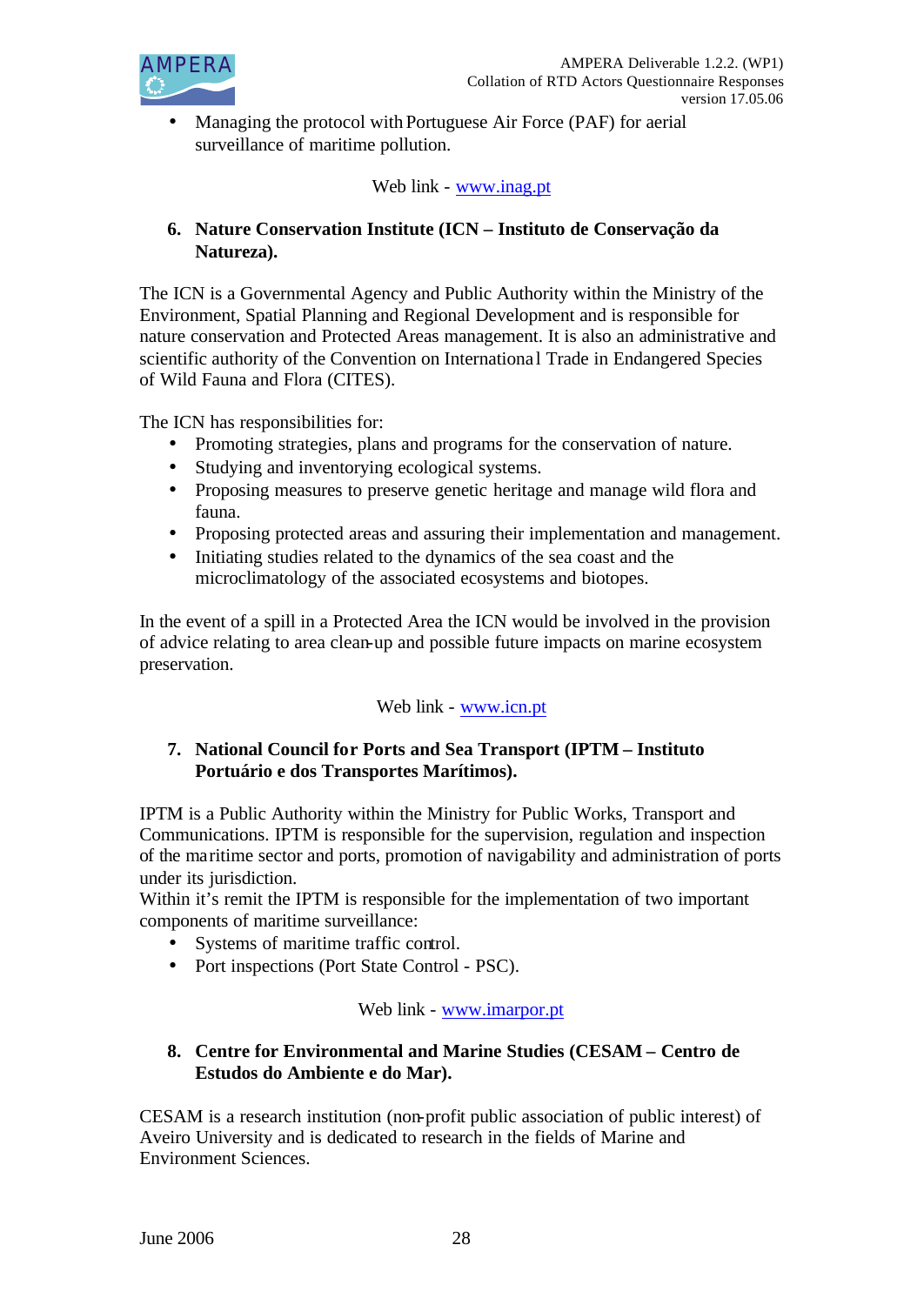

CESAM has a contract with the Portuguese government to undertake programmes of research specifically relevant to na tional scientific and technological policy requirements in the area of Marine and Environmental Sciences.

CESAM can be formally consulted by the government about national research policies in the area of Marine and Environmental Sciences and, in the event of a spill, the scientific and technical capabilities of CESAM allow its intervention as an adviser of the government and other stakeholders in the domains of their expertise.

# Web link - www.ii.ua.pt

### **9. Centre of Marine and Environmental Research (CIMAR – Centro de Investigação Marinha e Ambiental).**

CIMAR is a research institution (Associate Laboratory, non-profit private association of public interest) that comprises of two research centres:

- The Centre of Marine and Environmental Research of the University of Porto (CIIMAR).
- The Centre of Marine Sciences of the University of Algarve (CCMAR).

CIMAR is dedicated to research, dissemination and the transfer of technology in the area of Marine Sciences. The two main thematic areas of research are:

- Conservation and Management of Aquatic Ecosystems
- Aquaculture and Marine Biotechnologies.

CIMAR, as a research institution, has a contract with the government to carry out research programmes in the area of Marine Sciences deemed important for the development of national scientific and technological policy.

In the event of an Accidental Marine Pollution incident CIMAR can be called upon as an adviser to the government and other stakeholders, in particular addressing environmental impact assessment strategies.

# Web link - www.cimar.org

#### **10. Institute of Geophysics Infante D. Luis (IGIDL - Instituto Geofísico do Infante D. Luís).**

IGIDL is a research institution (Associate Laboratory, non-profit public institution of public interest) that comprises two research centres:

- The Centre of Geophysics.
- The Laboratory of Tectonophysics and Experimental Tectonics (LATTEX) of the Faculty of Sciences of Lisbon University.

The IGIDL provides information about climatic, meteorological and seismologic phenomena to official and private entities and to the public. It keeps and updates geophysical series, collaborates in the organisation of courses at pre- and postgraduate levels, and undertakes activities of research organised by the University of Lisbon.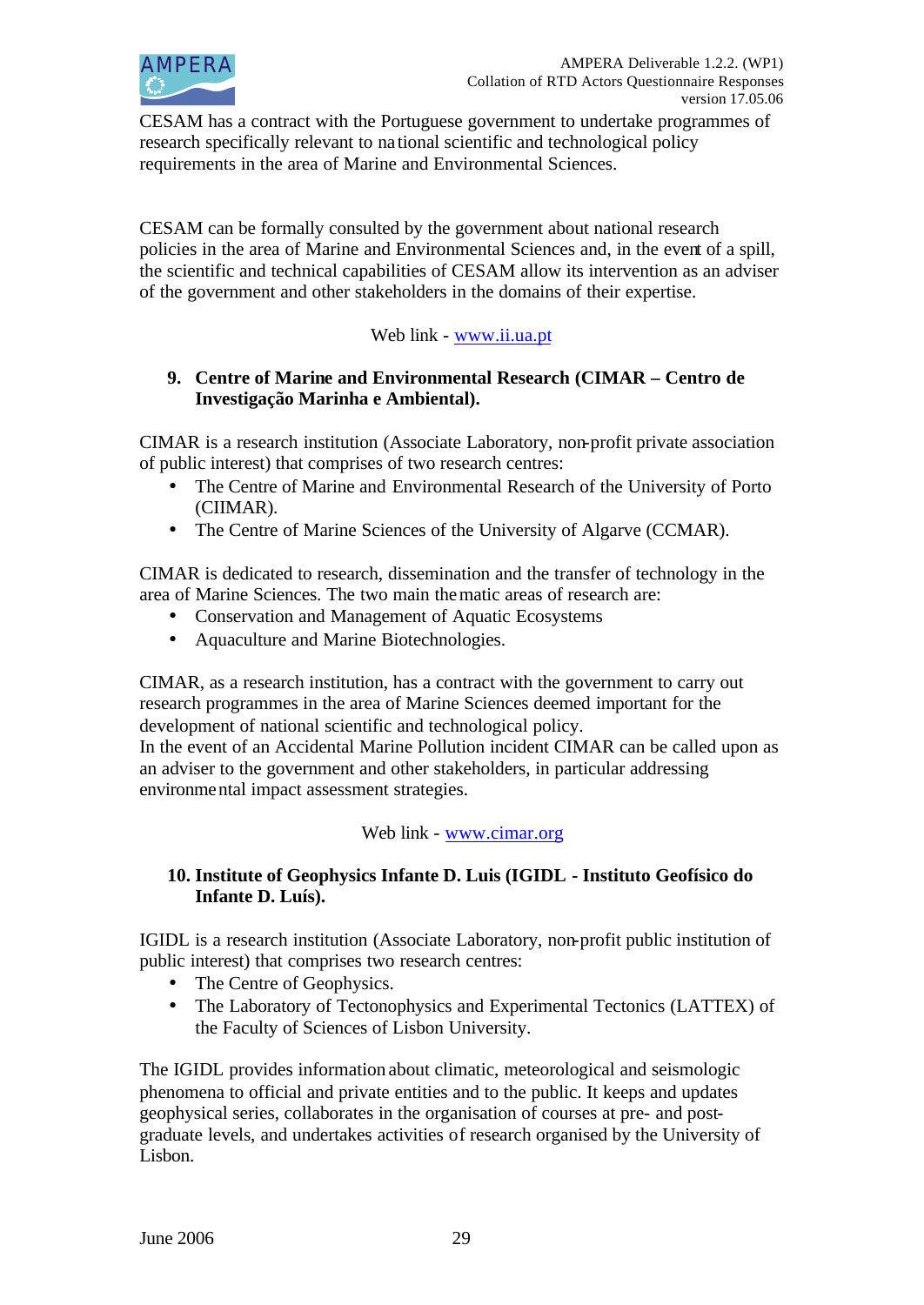

As a research institution it undertakes contracts with the government to carry out research programmes in the area of Geophysical Sciences, specifically important for meeting national scientific and technological policy requirements.

In the event of an Accidental Marine Pollution incident the scientific and technical capabilities of the IGIDL can be called upon as an adviser of the government and other stakeholders in the specific areas of their expertise.

# Web link - www.igidl.ul.pt

# **11. Institute of Telecommunications (IT – Instituto de Telecomunicações).**

The IT is a research institution (Associate Laboratory, non-profit private institution of public interest) combining a partnership of four institutions with experience and traditions in research and development in the field of telecommunications:

- Instituto Superior Técnico (IST) of Technical University of Lisbon.
- University of Aveiro.
- Faculty of Sciences and Technologies of Coimbra University.
- Portugal Telecom Inovação S.A.

The IT mission is to create and disseminate scientific knowledge in the field of Telecommunications both at national and international level. Scientific expertise in IT includes Wireless Communications, Optical Communications, Networks and Multimedia, and Support Technologies for Telecommunications.

Recent R&D projects have focussed on the development of oil slick surveillance using ASAR and MERIA data. As a result of this expertise IT would be involved in the provision of advice relating to the surveillance operation resulting from a Accidental Marine Pollution incident.

# Web link - www.it.pt

# **12. Institute of Marine Research (IMAR – Instituto do Mar).**

IMAR is a non-profit private organisation whose general objective is the development of Marine Science and Technology in Portugal through the integration of different disciplines and the promotion of scientific cooperation. IMAR aims to:

- Contribute to the scientific basis of policy support.
- Establish and promote key areas of scientific research on a multi-year scale.
- Empower the Portuguese Marine Sciences community to ensure competitiveness on a European and International scale.

Within the IMAR network there are specific research centres which cover various aspects of accidental marine pollution. These are the:

- **Marine and Environment Technology Centre** (IMAR-MARETEC Centro de Ambiente e Tecnologia Marítimos). Addresses issues such as marine circulation and water contaminants dispersal (www.maretec.mohid.com).
- **Centre for Ecological Modelling** (IMAR-CEM Centro de Modelação Ecológica).

Dedicated to research in ecological modelling, data gathering and analysis, and modelling applications (www.ecowin.org).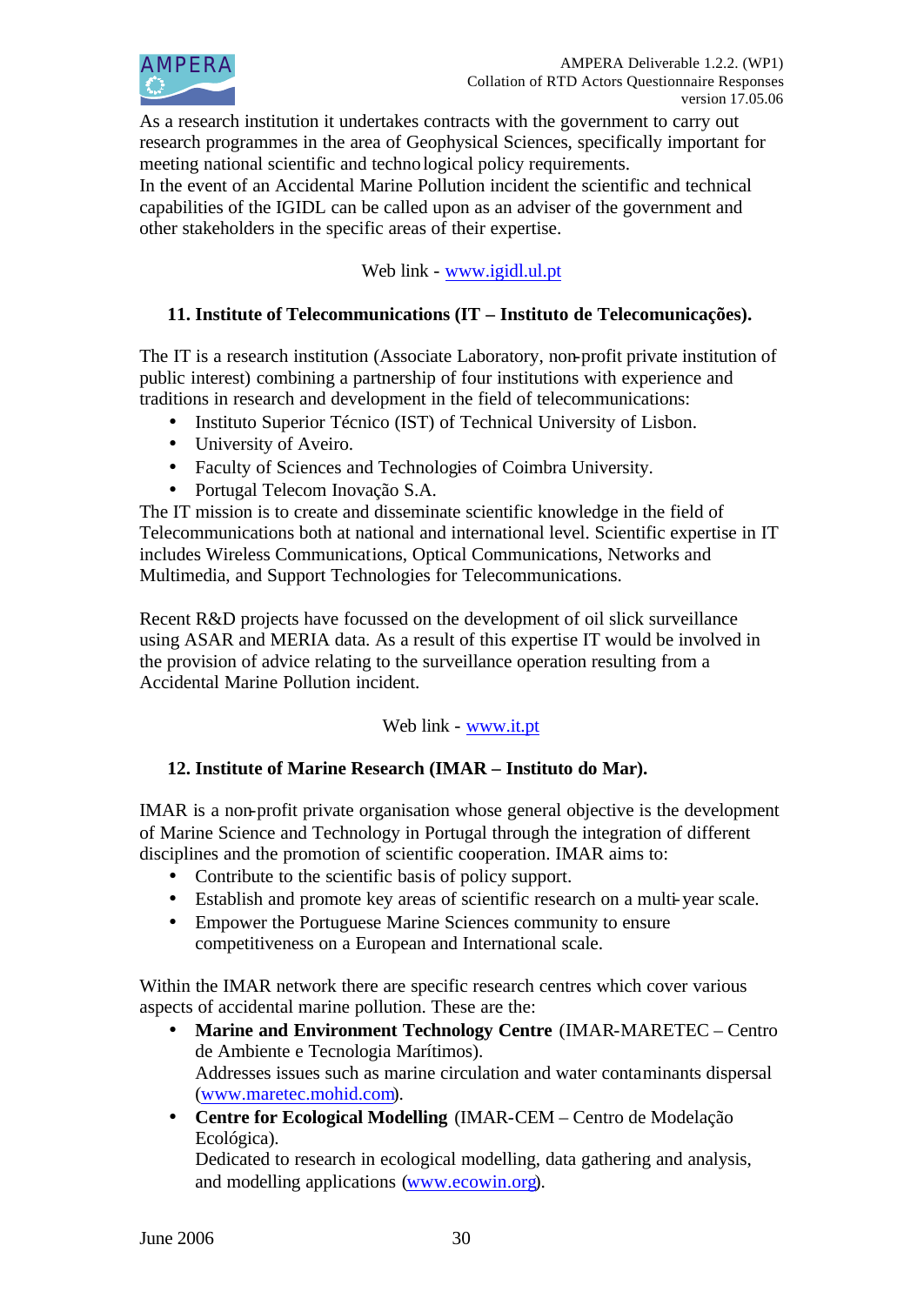

- **Coimbra Interdisciplinary Centre** (IMAR-CIC Centro Interdisciplinar de Coimbra) (www.uc.pt/imar). Dedicated to promoting fundamental and applied research in the scope of marine sciences and technology, aquatic environments, and related scientific areas.
- **Centre for Marine and Environmental Research of Algarve University** (IMAR-CIMA – Centro de Investigação Marinha e Ambiental). Carries out research in sedimentary dynamics, biogeochemical cycles, Natural and anthropogenic alterations of the environment, dynamics and energy transfers in the ocean, technologies in environmental rehabilitation (www.ualg.pt/cima).

The scientific and technical capabilities of the IMAR network allow it to act as in an advisory role in the event of an Accidental Marine Pollution incident, especially in the areas of ecological modelling, environmental impact assessment and environmental rehabilitation measures.

Web link - www.imar.pt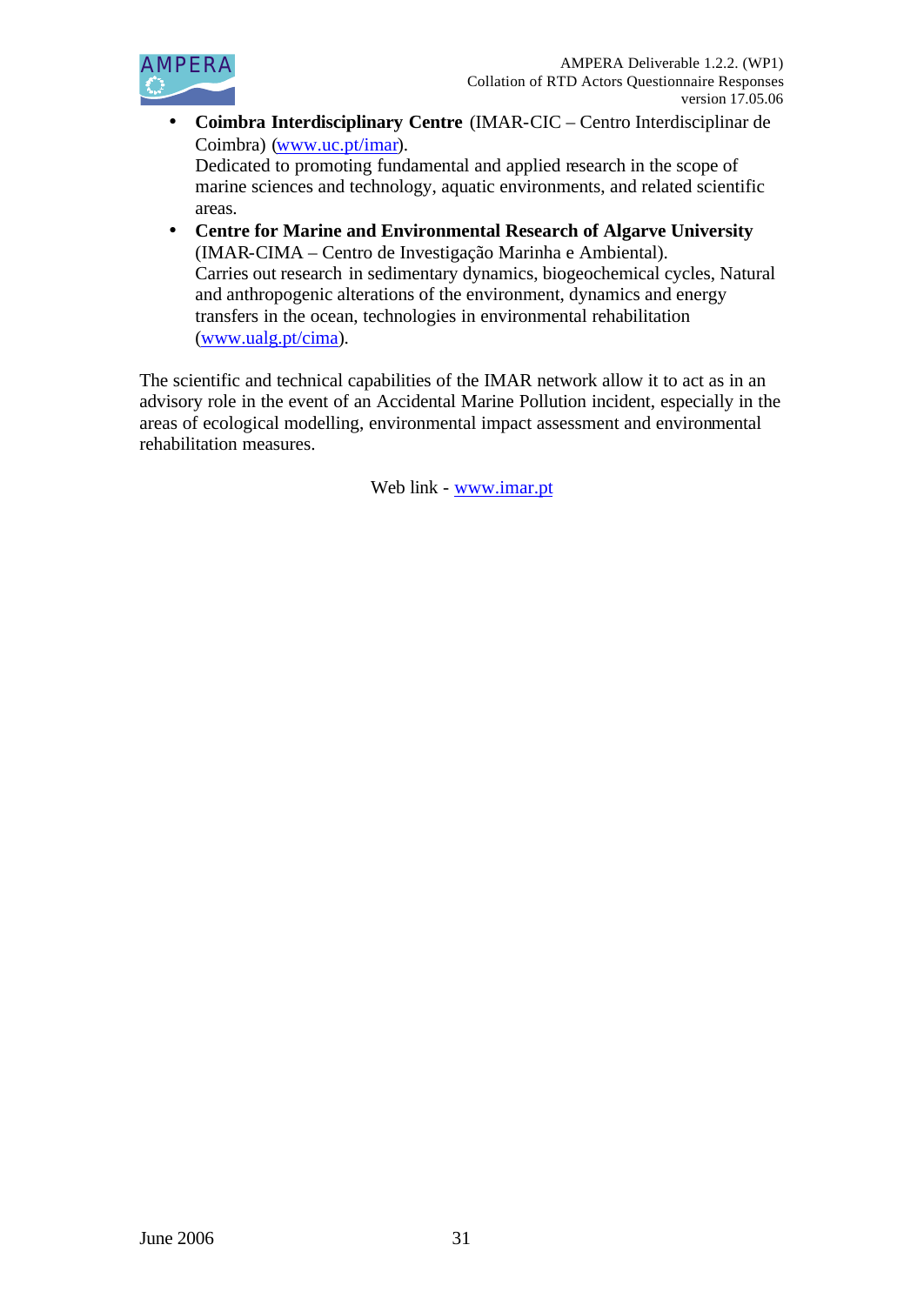

# **Main R&D actors since 2000 – Spain.**

# **1. Ministry of Education and Science (MEC).**

The Ministry has overall responsibility for educational and scientific policies, with local implementation the responsibility of the Autonomous Governments (regions). MEC funds R&D activities through the National Plans for Research, Development and Technological Innovation (PNI+D+I). It also runs a network of public research institutions dealing with areas relating to the environment (CSIC), fisheries and marine science (IEO) and energy and environment (CIEMAT).

With respect to Accidental Marine Pollution, the MEC has responsibilities for:

- Improving national expertise for the prevention of Accidental Marine Pollution
- Reducing the environmental and social impacts of Accidental Marine Pollution.
- Developing adequate scientific and technological knowledge for a better assessment of the environmental fate of marine pollutants and their ecological impact.
- Provision of adequate information for the implementation of contingency plans against oil and chemical spills.
- Provision of advice to government on key issues related to Accidental Marine Pollution.

Web link - www.mec.es Web link - www.csic.es Web link - www.ieo.es Web link - www.ciemat.es

# **2. Ministry of the Environment (MMA).**

The MMA's main role is policy and regulatory development in the field of environment protection and sustainable development and the implementation and coordination of national environmental policies of the Spanish Autonomous Communities (Regional governments).

The MMA responsibilities cover all aspects of the environment including:

- Environmental quality
- Coasts
- Water resources
- Basin Agencies and other
- Conservation of natural resources
- Climate Change

In 2001 the Marine Environment Unit was created within the MMA in order to:

- Foster and coordinate plans and programs for the protection of the marine environment and coastal ecosystems.
- Monitor activities in the marine environment.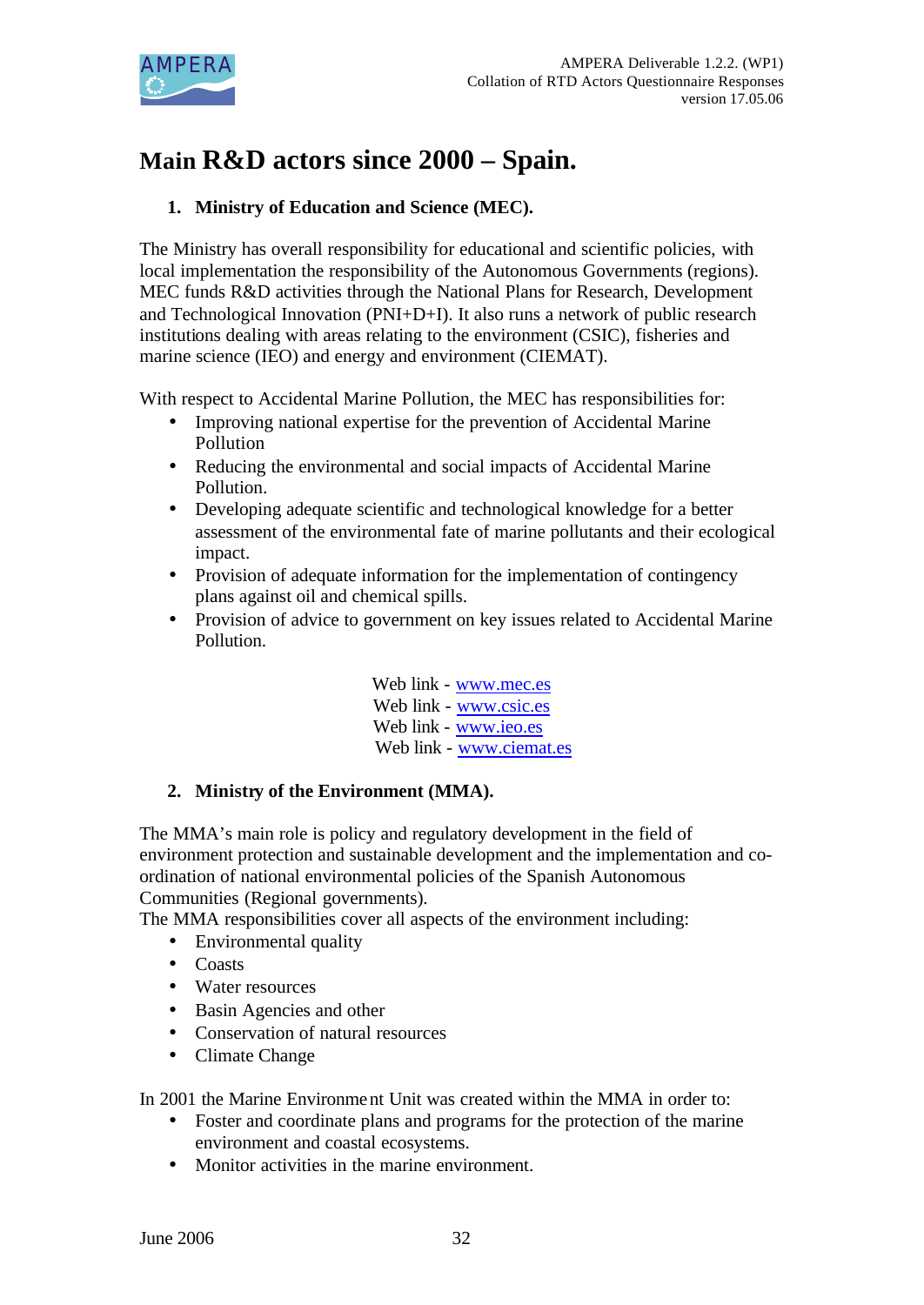

- Participate in relevant international bodies.
- Negotiate and follow-up on international conventions (MAP, OSPAR, RAMSAR etc).
- Co-ordinate the integrated management of coastal zones.
- Provide advice to government with respect to international conventions and national policies.

#### Web link - www.mma.es

#### **3. Ministry of Public Works (Fomento).**

Within the Directorate of the Merchant Navy there are three organisations of interest:

- Sub-directorate of Maritime safety and pollution.
- National Ports Authority (Puertos del Estado).
- SASEMAR (Maritime rescue and safety agency).

The Sub-directorate of Maritime safety and pollutions remit is to ensure human safety in the seas and combat pollution of the marine ecosystem. It is specifically responsible for:

- The rescue of human beings and removal of pollution from the sea.
- The control and registry of ships.
- Regulating and controlling maritime traffic and civil maritime staff.
- Participating in commissions responsible for the determination of adequate systems of signalisation.

The National Ports Authority is a public agency specifically responsible for:

- The execution of government policy on ports and the coordination and control of efficiency of the national ports system.
- Co-ordinating with other authorities with responsibilities for ports and maritime transport
- Promoting training, research and technological development in fields related to port activities.
- Planning, coordinating and controlling signalisation systems.

SASEMAR is public agency responsible for rescue services, maritime safeguard, and tackling pollution incidents.

Organically dependent of SASEMAR, there is The Jovellanos Integral Maritime Safety Centre, which carries out activities such as:

- Training in safety and rescue activities with specific courses on tackling marine pollution.
- Technical assistance in the execution of port infrastructure works and environmental projects concerning marine pollution, survival at sea and new technologies.
- Equipment testing and certification.
- Organising congress, seminars and workshops.

Web link - http://www.fomento.es Web link - http://www.salvamentomaritimo.es

Web link - http://www.puertos.es/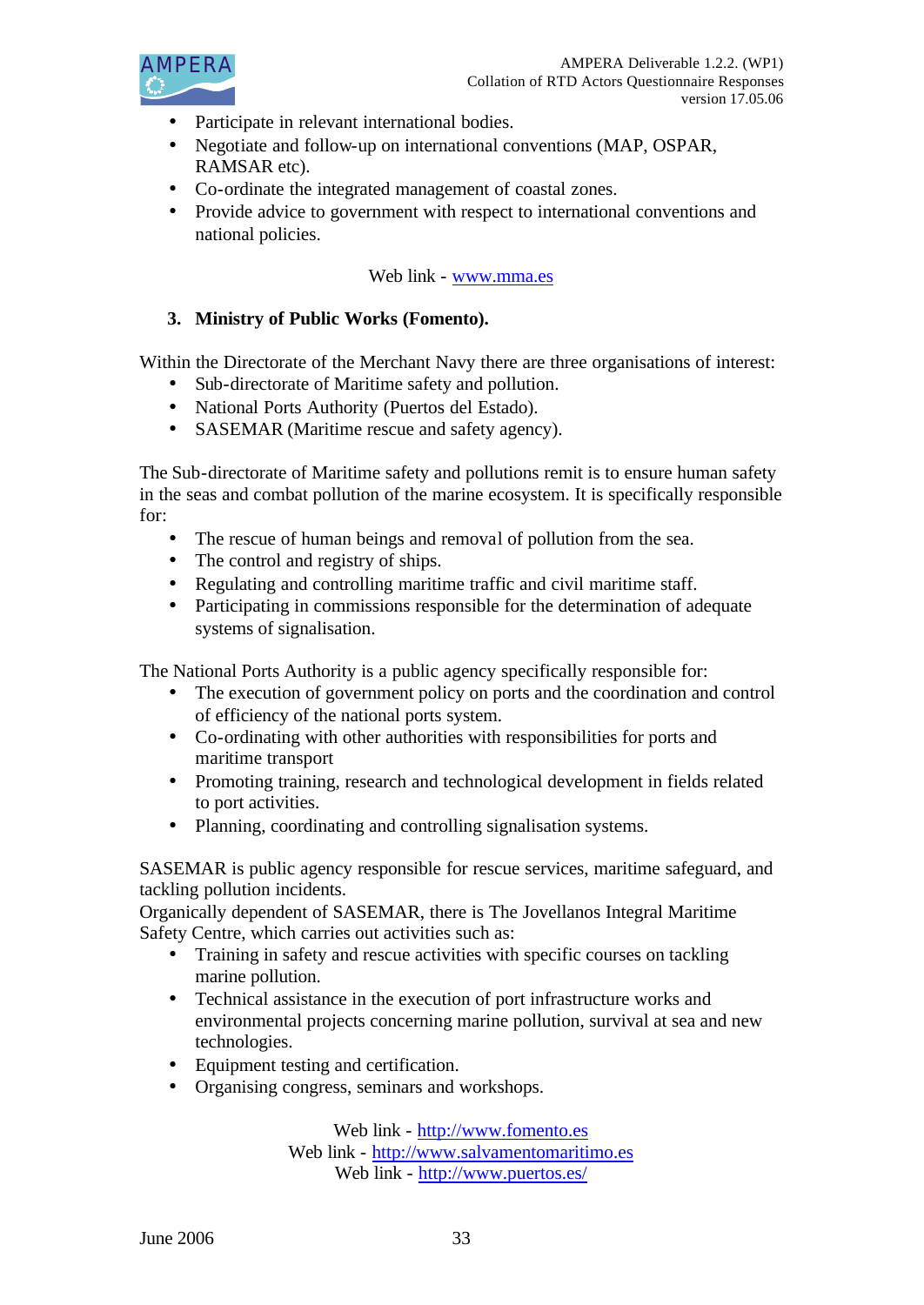

Web link - http://www.centrojovellanos.com/

# **4. Spanish Oceanographic Institute (IEO).**

The Spanish Oceanographic Institute is devoted to the study of seas and oceans, from a multidisciplinary perspective, paying special attention to the sustainability of marine resources.

The IEO has the following statutory responsibilities:

- To develop, coordinate and manage marine related research programmes.
- To represent the Government in international events related to oceanography and fisheries.
- To inform about regulatory projects in its fields of activity.
- To advise competent authorities about requests for research campaigns from countries in Spanish sea waters.
- To establish covenants with public and private organisations.

The IEO is the research and advisory organisation to the Government in the field of sectoral policy on fisheries. According to its broad range of research fields, the IEO also provides advice to public administrations on the use of marine resources and protection against pollution.

#### Web link - www.ieo.es

# **5. Centro Tecnológico del Mar (CETMAR Foundation).**

CETMAR is supported by a number of public and private bodies and is an initiative of the Xunta of Galicia and Spain's Central Government, through the Secretariat of State for Scientific and Technological Policy (a department of the Ministry of Science and Education).

The Foundation aims to foster and channel links between R&D and the marineproduce industry and it achieves this through inter-institutional coordination and interdisciplinary integration of all marine research and technology resources available in Galicia.

The Foundation aims to take all steps required for the conservation and responsible use of the marine environment and its resources, especially on the coast of Galicia.

The specific goals of the CETMAR Foundation are:

- The Compilation and analysis of available information systems with respect to the current state of knowledge within each field.
- Scientific and technical analysis of national and international fields of activity.
- The framing of proposals and recommendations for agents in the sector.
- Providing specific executive actions to meet emerging needs.
- Promoting, guiding and supporting companies' growth and modernisation.
- Collaborating with institutions, companies and individuals on any subject relating to the sea and marine resources, under the terms of the relevant collaboration agreements.
- Promoting, co-operating and organising courses, work groups and technical and scientific seminars.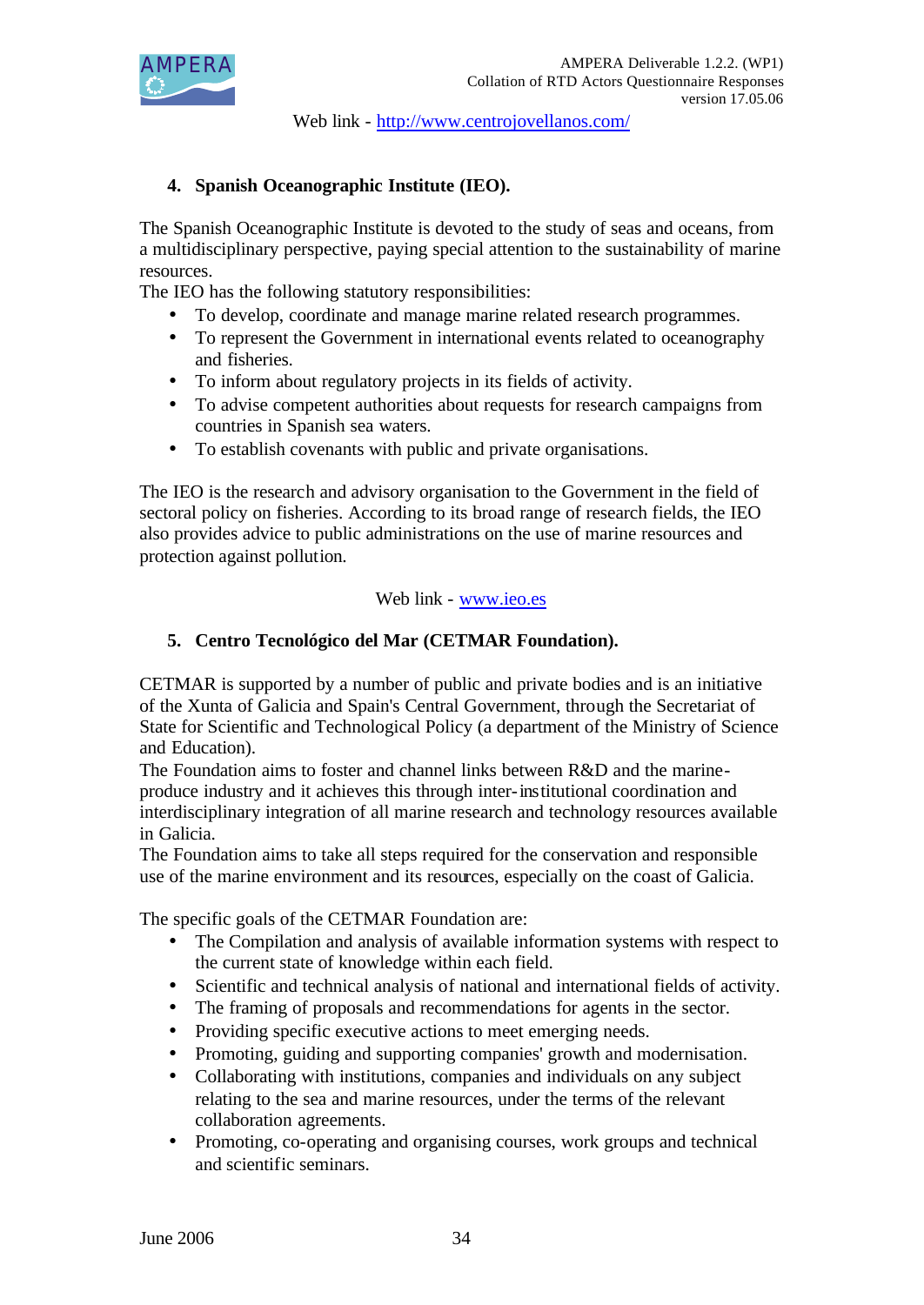

- Publishing and disseminating work and research results deemed especially significant.
- Searching and obtaining funding for the Centre's activities.

### Web link - www.cetmar.org

### **6. Fundación Instituto Tecnológico para el Desarrollo de las Industrias Marítimas (INNOVAMAR).**

INNOVAMAR is a non profit private foundation which works towards two overarching objectives:

- To promote research and development of the ship building industry and auxiliary industry.
- To promote, in the above mentioned sectors, the scientific and technical research and capacity building activities.

In order to meet these objectives INNOVAMAR:

- Provides awards, grants and subventions.
- Finances (total or partial) educational, research, artistic, cultural, technical and sportive activities.
- Sets-up contracts and agreements with public administrations and companies for the development of research programmes.

The INNOVAMAR Foundation signed an agreement with the Spanish Ministry of Science and Technology to promote research and technological development in the maritime sector and to serve as a collaborative entity to help in the evaluation of technological development projects (Programme PROFIT).

Web link - www.innovamar.org

# **7. Centro de Estudios Técnico-Marítimos (CETEMAR).**

CETEMAR is a private consultancy which develops specialised projects for public authorities and private industries, as well as research projects for the European Commission in several area of the maritime sector, mainly related to safety and use of information technologies.

#### Web link - www.cetemar.com

# **8. Spanish Research Council (CSIC).**

The CSIC is the largest public research body in Spain. They play an active role in the science policy of all the autonomous regions through their centres across Spain. As a multidisciplinary body all fields of knowledge are covered, from basic research through to advanced technological development. They are organised into eight scientific and technical areas:

- Multidisciplinary scientific and technical research.
- Scientific and technical advice.
- Transferring results to the private sector.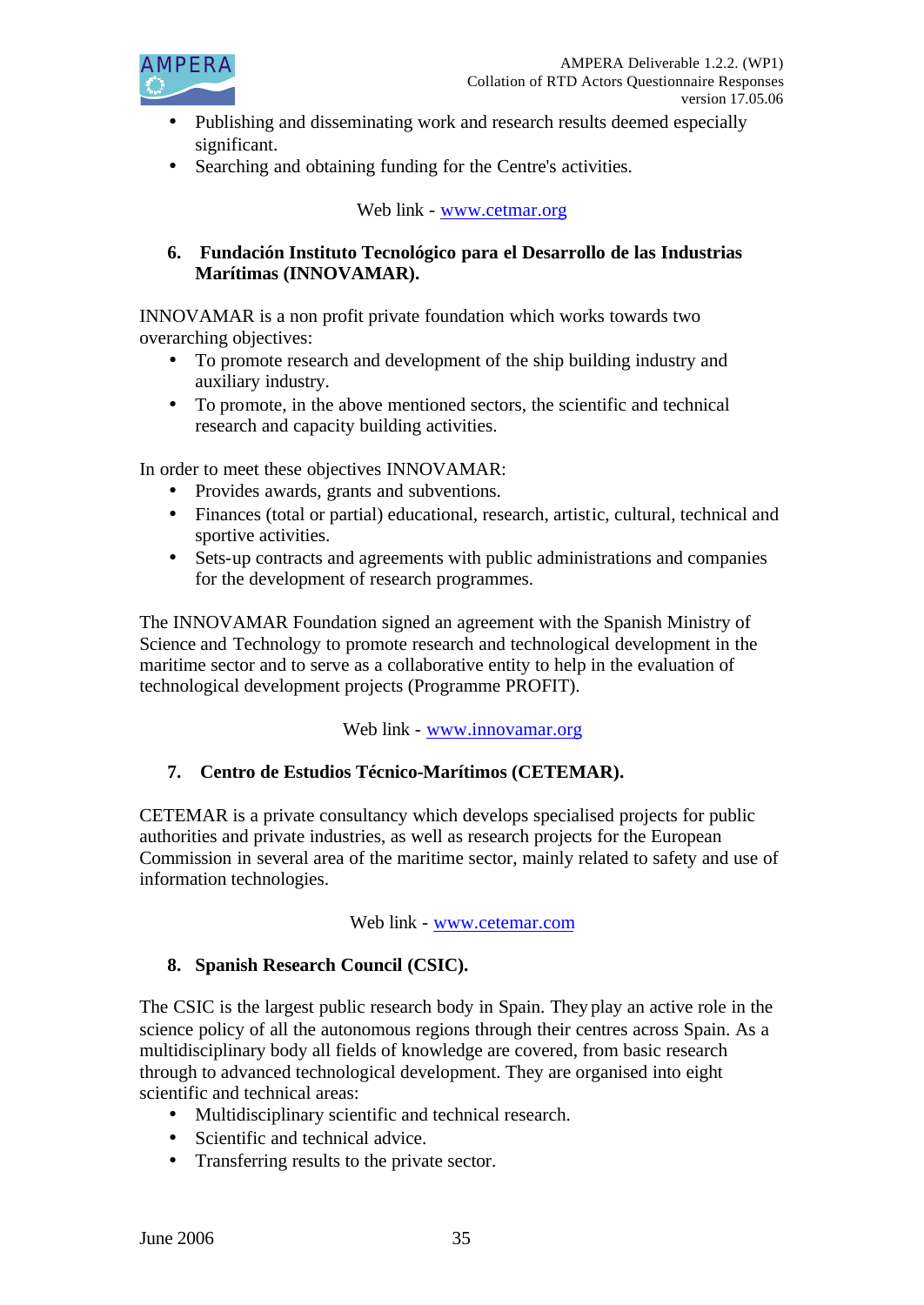

- Contributing to the creation of technology-driven companies.
- Training specialised personnel.
- Management of infrastructure and large facilities.
- Promoting scientific culture.

# Web link - http://www.csic.es

# **9. Research Centre for Energy, Environment and Technology (CIEMAT).**

CIEMAT is a Public Research Agency for excellence in energy and environment, as well as in many vanguard technologies and in various areas of fundamental research. CIEMAT activities are organised around research projects that span the bridge between R&D and the interests of society, these include:

- Promoting the introduction and improving the competitiveness of renewable energies on the power market.
- Improving the efficiency and environmental quality of fossil fuels.
- Optimising waste management and safety of nuclear fission energy.
- Contributing to demonstrating the role of nuclear fusion as a future power alternative.
- Assessing the environmental impact of energy and introducing new processes that minimise or avoid it through the promotion of environmentally-friendly technologies.
- Transferring the horizontal technologies developed in research products to industry.
- Improving scientific returns derived from Spain's participation in the CERN.
- Strengthening industrial participation in international projects with high technological content
- Fostering technology transfer, training and scientific diffusion.

Web link - http://www.ciemat.es

#### **10. WWF/ADENA.**

WWF/Adena is the Spanish arm of the WWF and has the following general objectives:

- Conservation of biologic diversity.
- To ensure the sustainable use of natural resources.
- To promote the reduction of pollution.

WWF/Adena in Spain has a specific Programme on Seas and Coasts which addresses topics such as integrated management, sustainable use of resources and impacts and mitigation of Accidental Marine Pollution.

Specific objectives of WWF/ADENA related to Accidental Marine Pollution include:

- Enforcing national legislation and harmonisation between Autonomous Communities in Spain.
- Improving the transparency and quality of information.
- Decreasing the impact of spills and improving environmental quality.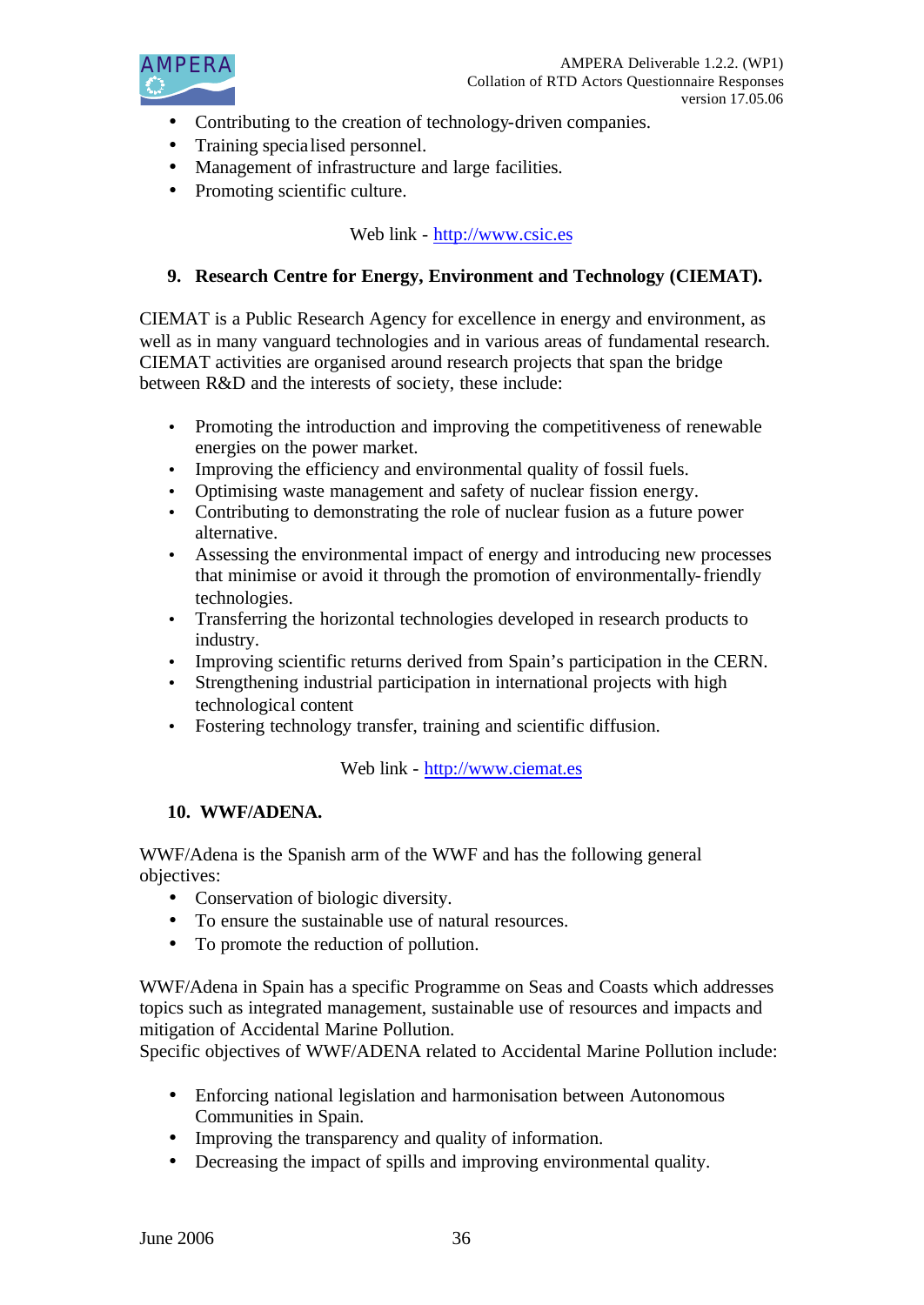

• Improving public awareness about marine pollution.

The WWF/Adena office in Canarias has developed an operative programme to fight against marine pollution (Operativo ERGOS)

Web link - www.wwf.es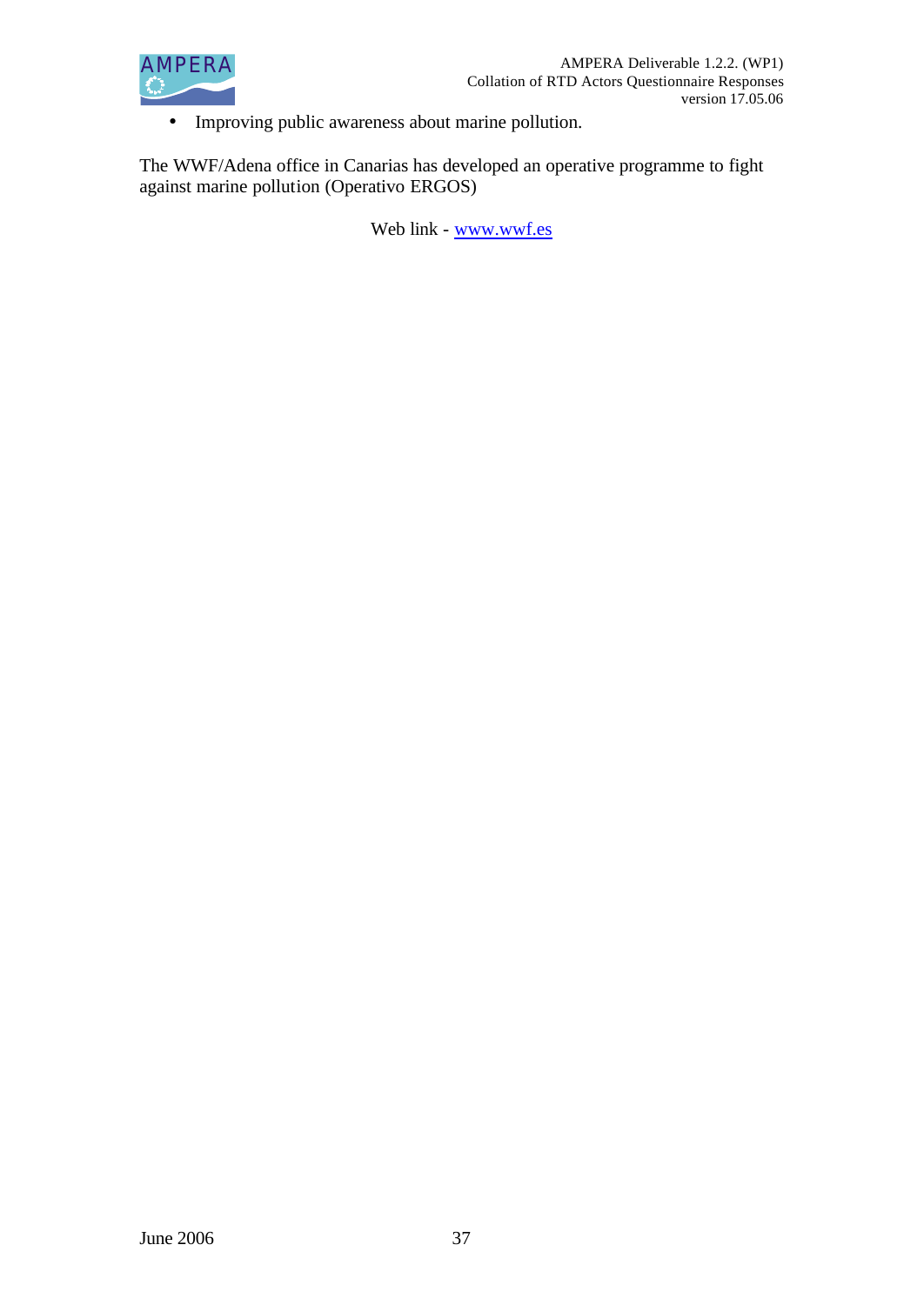

# **Main R&D actors since 2000 – United Kingdom.**

# **1. Department for Environment, Food and Rural Affairs (Defra).**

Defra is a government department tasked with the pursuit of sustainable development Defra therefore:

- Brings all aspects of the environment, rural matters, farming and food production together
- Is a focal point for all rural policy, relating to people, the economy and the environment
- Has roles in both European Union and global policy making, so that its work has a strong international dimension.

With respect to accidental marine pollution Defra is responsible for co-ordinating the UK's emergency response in the event of a marine emergency and ensuring an adequate contingency plan exists. They work closely with the MCA to ensure an adequate response in the event of a spill and efficient monitoring of the area following an incident. Defra is also responsible for advising government ministers on current issues and providing key players with advice on policy requirements.

Web link - http://www.defra.gov.uk

# **2. Maritime & Coastguard Agency (MCA).**

MCA is responsible throughout the UK for the provision of practical advice relating to all aspects of coastguard response including maritime emergencies, accidental marine pollution and maritime safety to both the UK government and all other relevant stakeholders.

Ministerial Targets are set by the Secretary of State for the MCA. These contribute to the Department for Transport's objective of "Improving the safety, security and accessibility of transport" through their commitment to the vision of Safer Lives, Safer Ships, Cleaner Seas underpinned by the values of "mutual respect and customer focus".

Specifically the MCA is responsible for executing and co-ordinating, from the ground, the UK emergency response contingency plan in the event of a spill in the marine environment.

Web link - http://www.mcga.gov.uk

# **3. The International Tanker Owners Pollution Federation (ITOPF).**

ITOPF is a public body who devote considerable effort to a wide range of technical services, of which the most important is responding to spills of oil and chemicals. ITOPF has a small response team which is organised in a way which allows them to assist, when requested, at marine spills anywhere in the world. Other services provided include damage assessment, contingency planning, training and information.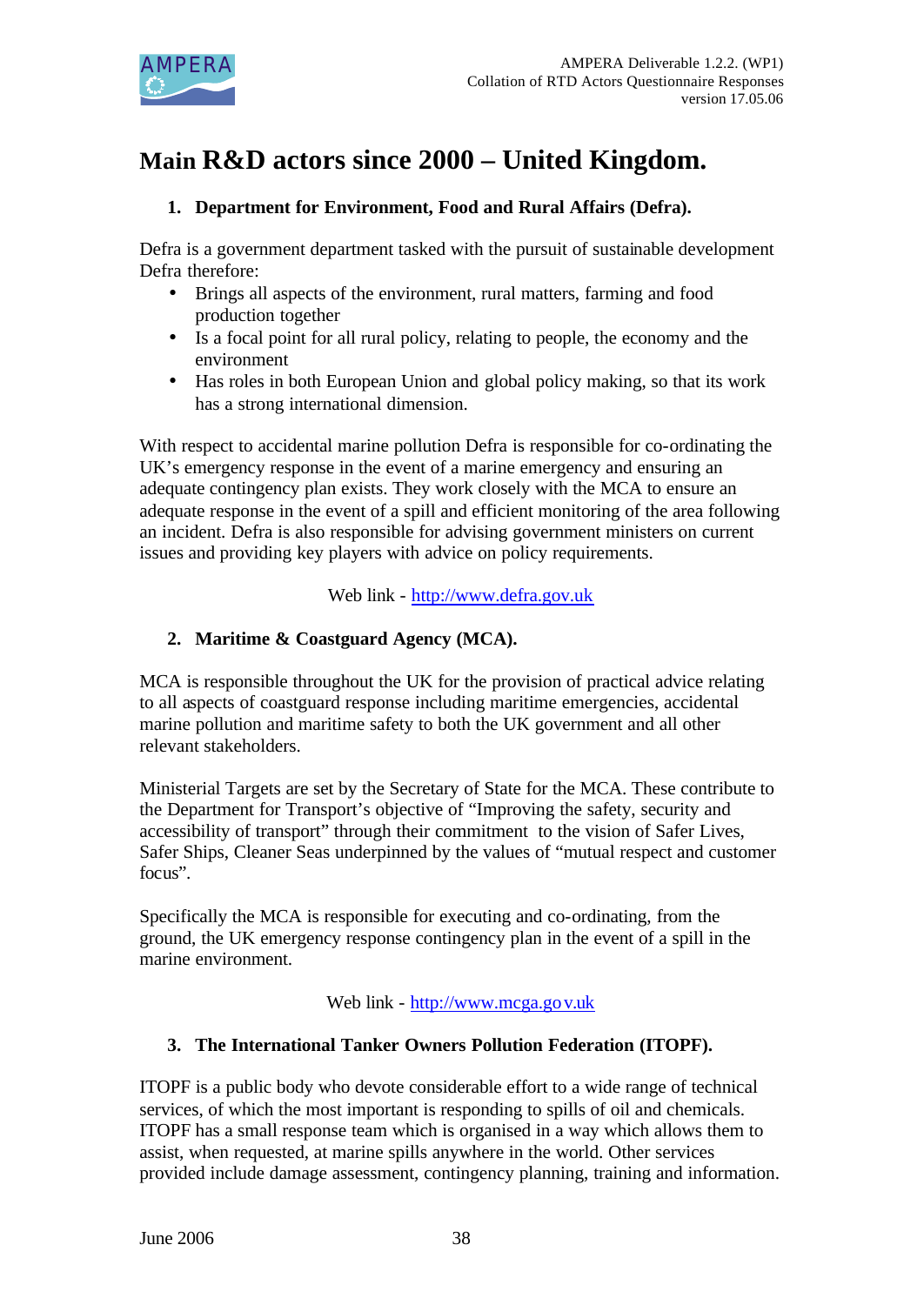

ITOPF provides objective technical advice, expertise, assistance and information on effective response to ship-source pollution. Their services are usually employed on behalf of their Members (tanker-owners), Associates (other ship owners), oil pollution insurers (normally one of the P&I Clubs) or at the request of governments or international agencies such as the International Oil Pollution Compensation Fund.

Web link - http://www.itopf.com

# **4. Oil Spill Response Limited (OSRL).**

OSRL are a private company providing immediate global response to oil spills whenever and wherever they occur through the use of their international response centre in Southampton, England and the Alliance partner East Asia Response Limited in Singapore.

Upon request OSRL delivers practical training and consultancy services in areas such as contingency planning, audits, emergency response exercises and environmental reviews.

Web link - http://www.oilspillresponse.com

#### **5. English Nature (changing to Natural England during 2006).**

English Nature are advisors to the government on all aspects relating to the conservation of wildlife, geology and wild places in England. English Nature are a Government agency funded by the Department of Environment, Food and Rural Affairs.

English Nature works with regional partners to develop robust frameworks for decision making and actions to achieve sustainable development. Overall they seek to secure and enhance wildlife and geology through regional working.

English Natures main statutory duties arise through the enforcement of the following Acts of Parliament:

- National Parks and Access to the Countryside Act 1949
- Countryside Act 1968
- Nature Conservancy Council Act 1973
- Wildlife and Countryside Act 1981 (amended 1985)
- Environmental Protection Act 1990
- Countryside and Rights of Way Act 2000

With respect to accidental marine pollution English Nature would be called upon by the government to advise on the predicted impact of a spill and the proposed "cleanup" measures on the wellbeing of the wildlife in the area and the infringement of any associated legislation i.e. AONB's, SSSI's.

Web link - http://www.english-nature.org.uk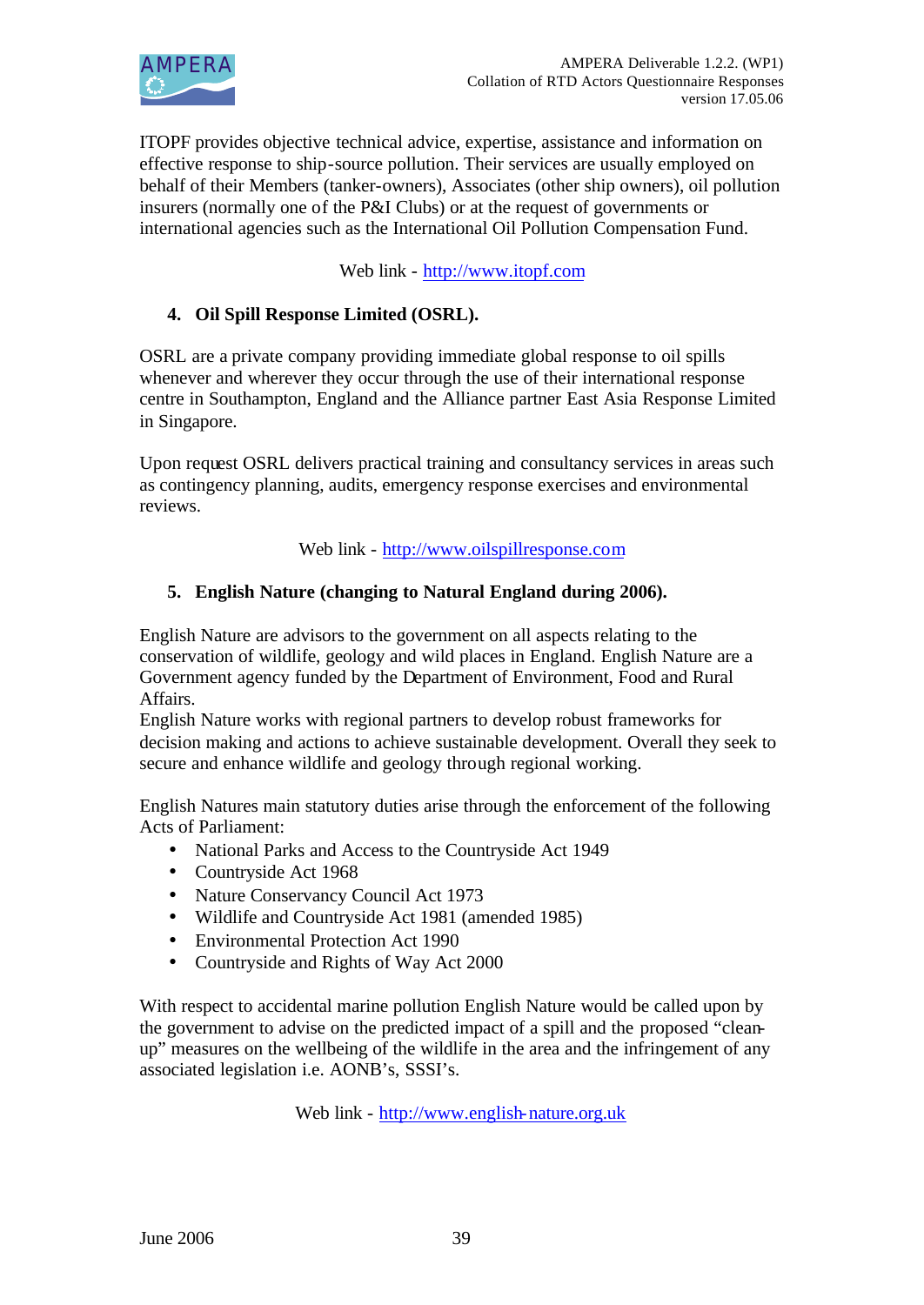

# **6. Joint Nature Conservation Committee (JNCC).**

The JNCC is the UK Government's wildlife adviser, undertaking national and international conservation work on behalf of the three country nature conservation agencies English Nature, Scottish Natural Heritage and the Countryside Council for Wales. The JNCC act as a forum through which the three country conservation agencies deliver their statutory responsibilities for Great Britain as a whole, and internationally.

Specifically the JNCC:

- Provides advice on the development of policies for, or affecting, nature conservation in Great Britain and internationally.
- Works towards establishing common standards throughout Great Britain for the monitoring of nature conservation and for research into nature conservation and the analysis of the results.
- Commissions and supports relevant research.

In the event of an Accidental Marine Pollution incident JNCC would be involved in the provision of advice relating to area clean-up and possible future impacts on the marine ecosystem.

#### Web link - http://www.jncc.gov.uk

#### **7. The Centre for Environment Fisheries and Aquaculture Science (Cefas).**

Cefas is the Executive Agency of the Department for Environment, Food and Rural Affairs (Defra), and an internationally recognised centre of excellence for research, assessment and advice on fisheries management, aquaculture and environment protection. They undertake a wide range of research, advisory, consultancy, monitoring and training activities for a broad customer base which includes Government departments. Much of Cefas work is conducted for the UK Government and the European Union where their research and advice is utilised by policy makers,

Specifically Cefas provides the following services:

- Assessment and advice for managing and conserving fisheries.
- Environmental monitoring and assessment of nutrients, radionuclides, chemicals and other contaminants in the environment.
- Advice on aquaculture, disease control and hygiene of fish and shellfish.
- Incidents and emergency response service.
- Research and project management in support of the services above.

With respect to marine emergencies Cefas carry out research in order to advise Defra on all aspects of oil and chemical spill response, remediation and long term monitoring of spill sites.

Web link - http://www.cefas.co.uk